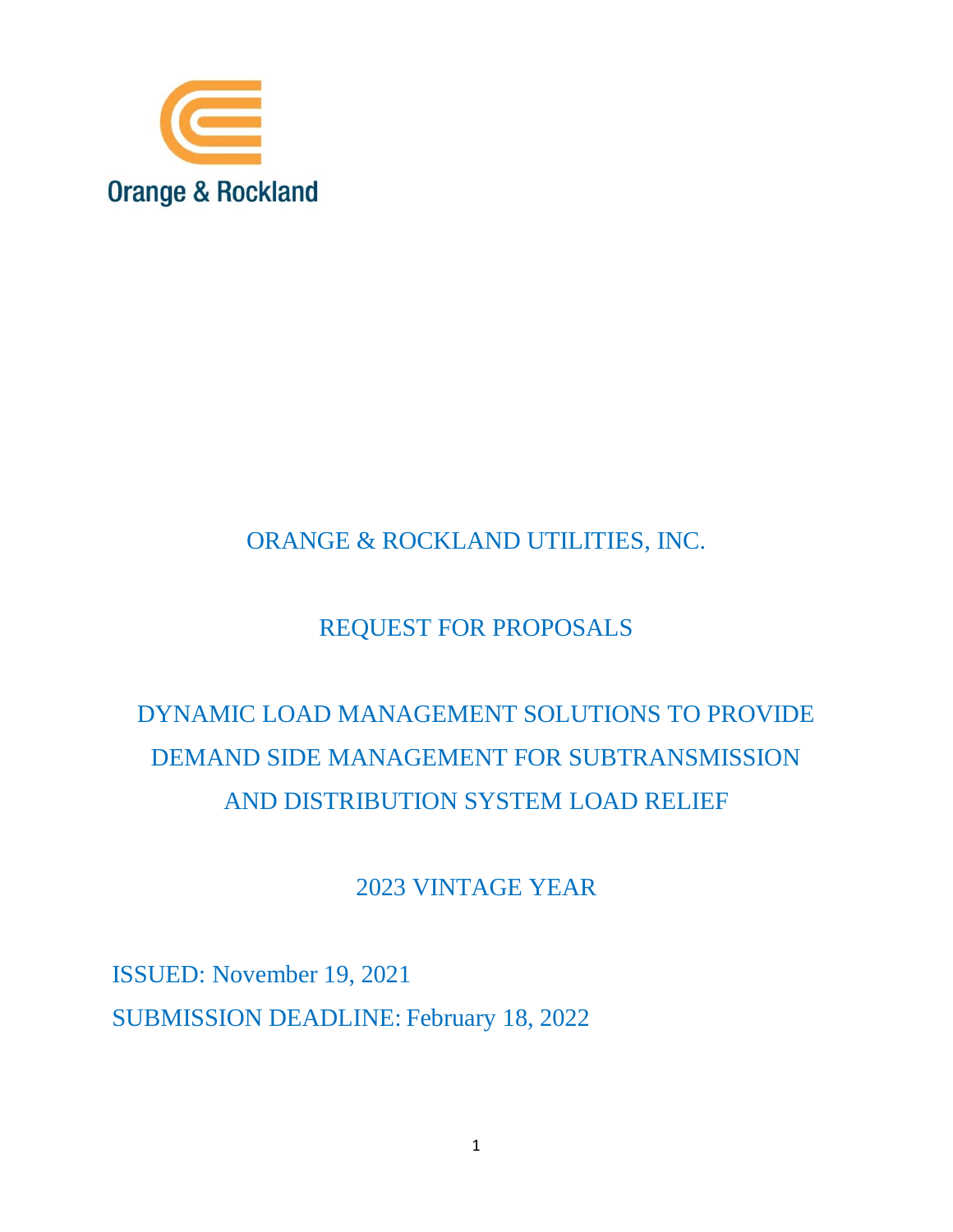

## **Table of Contents**

| Description of Terms that Will Result in More Favorable RFP Consideration 11 |
|------------------------------------------------------------------------------|
|                                                                              |
|                                                                              |
|                                                                              |
| 12                                                                           |
|                                                                              |
|                                                                              |
|                                                                              |
|                                                                              |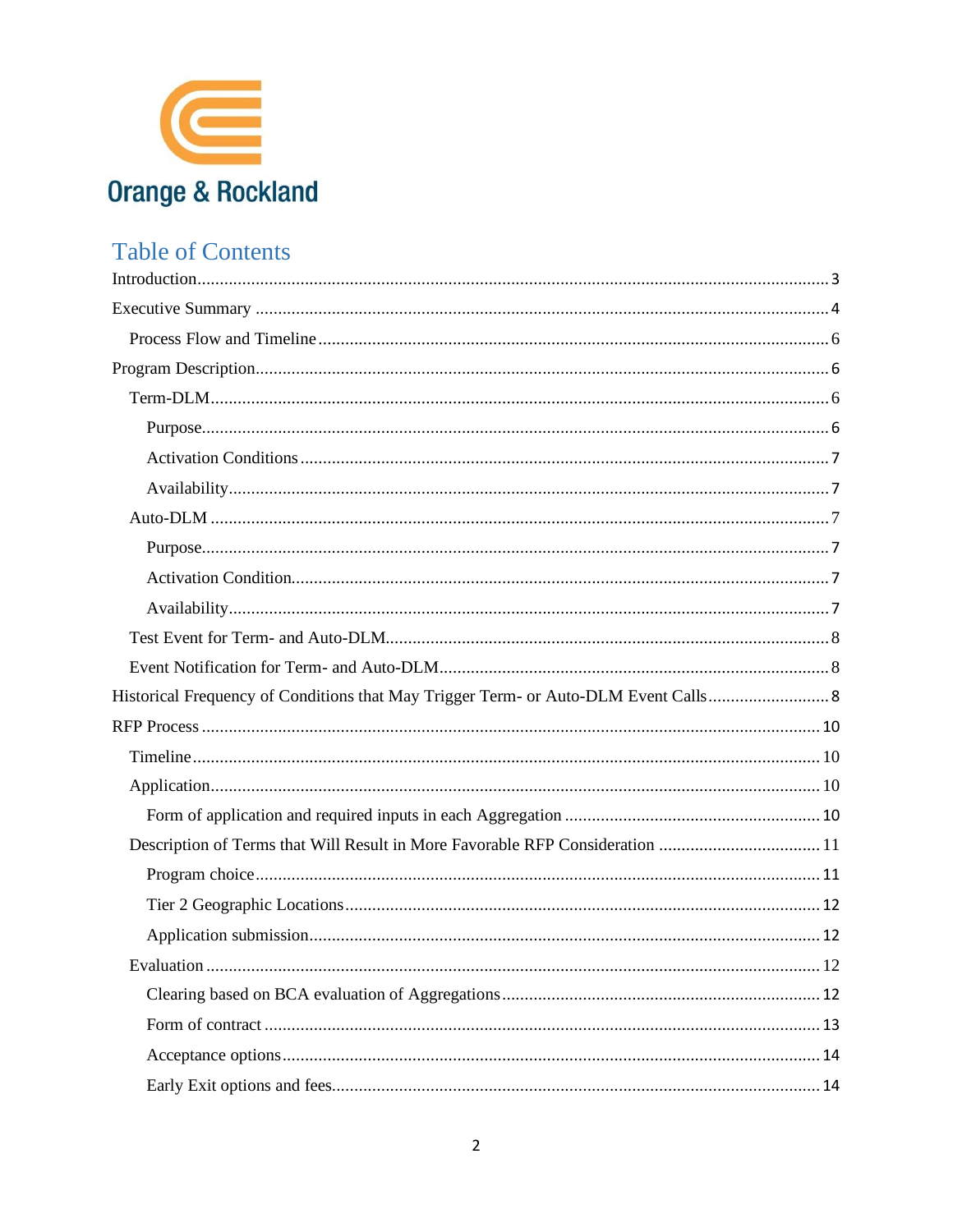

## <span id="page-2-0"></span>Introduction

Orange & Rockland Utilities, Inc. is an investor-owned energy company located in the northwest suburbs of New York City, providing electric service to approximately 300,000 customers located in Orange,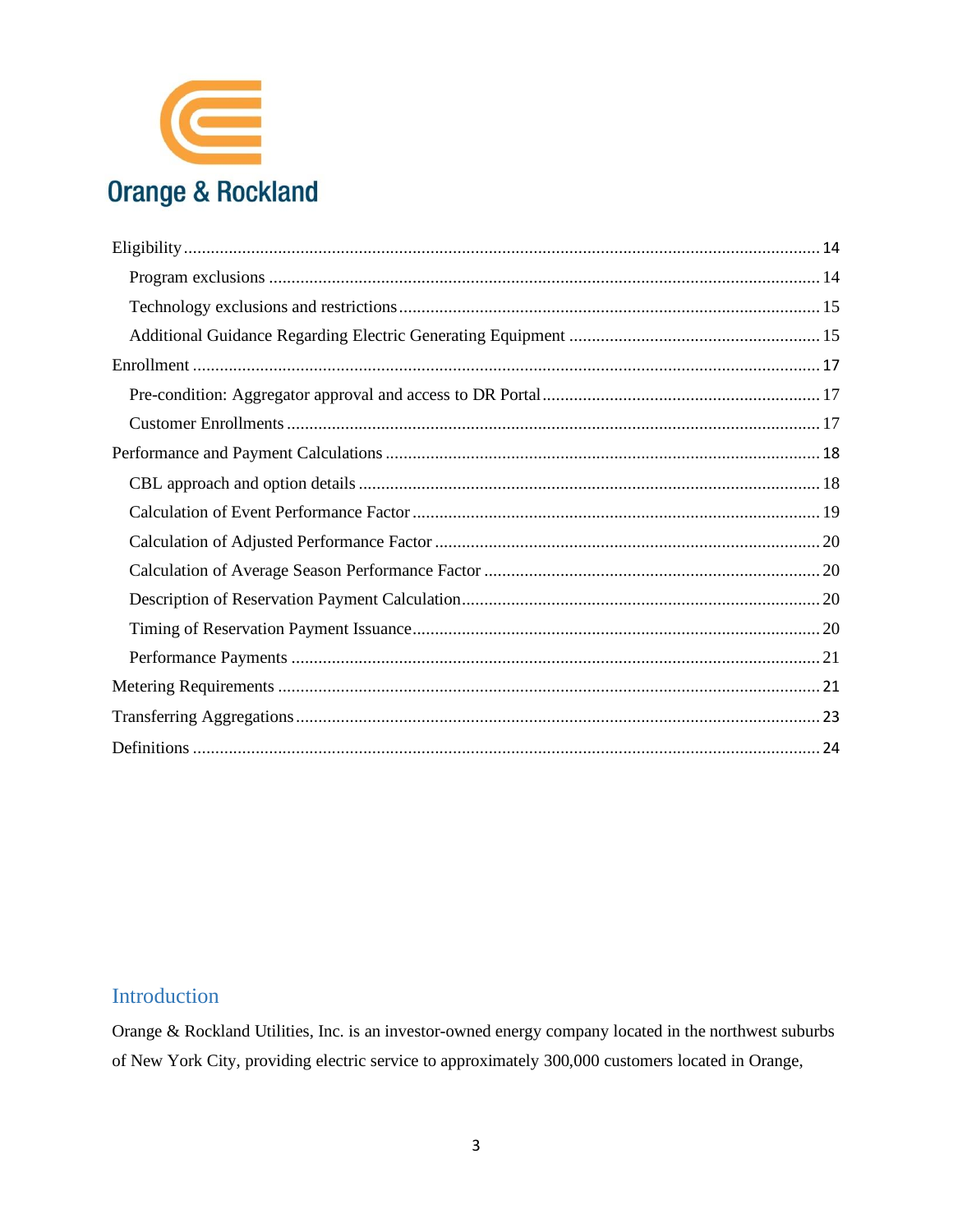

Rockland and Sullivan Counties, and gas service to approximately 130,000 customers in Orange and Rockland Counties.

By this request for proposal ("RFP") Orange & Rockland Utilities, Inc. (the "Company" or "O&R") is soliciting bid proposals from qualified and experienced vendors ("Applicants") with the capability to deliver Dynamic Load Management (DLM), including Load Relief (kW) solutions, within O&R's electric service territory. Applicants can bid to provide Load Relief in fixed four (4) hour Call Windows on weekdays with at least twenty-one (21) hours-notice as part of a Term-DLM Program, or with at least ten (10) minutes notice, eighteen (18) hours per day, seven (7) days a week as part of an Auto-DLM Program.

## <span id="page-3-0"></span>Executive Summary

The New York State Public Service Commission ordered utilities, including O&R, to procure longer term DLM resources in addition to maintaining existing DR programs.<sup>1</sup> The Commission required a minimum three-year term for contracts agreed to under the Procurement to foster capital-intensive technologies and provide increased Load Relief for utility systems. In addition to the Term-DLM program, the Commission required utilities to establish an Auto-DLM resource category with higher performance factors. All DR participation strategies are welcome to respond to this RFP, including curtailment and onsite generation, with some restrictions listed in the eligibility section of this RFP. The RFP provides an opportunity for enrolled resources to provide benefits to the distribution system in a manner similar to the Commercial System Relief Program (CSRP) and the Distribution Load Relief Program (DLRP), but with longer-term price certainty.

The Company created two new DLM programs – "Term-DLM" and "Auto-DLM" – both of which will be competitively procured through this RFP for multi-year contracts. Term-DLM will require the provision of Load Relief when called with 21-hours of notification, five days per week during four-hour Call Windows that will be fixed for each Capability Period. Auto-DLM will require the provision of Load Relief for four-hours when called with 10 minutes of notification, seven days per week, and 18 hours per day, during the Capability Period. These programs are expected to improve system reliability by reducing

<sup>1</sup> Case 18-E-0130, *In the Matter of Energy Storage Deployment Program*, Order Establishing Term-Dynamic Load Management and Auto-Dynamic Load Management Program Procurements and Associated Cost-Recovery (issued September 17, 2020).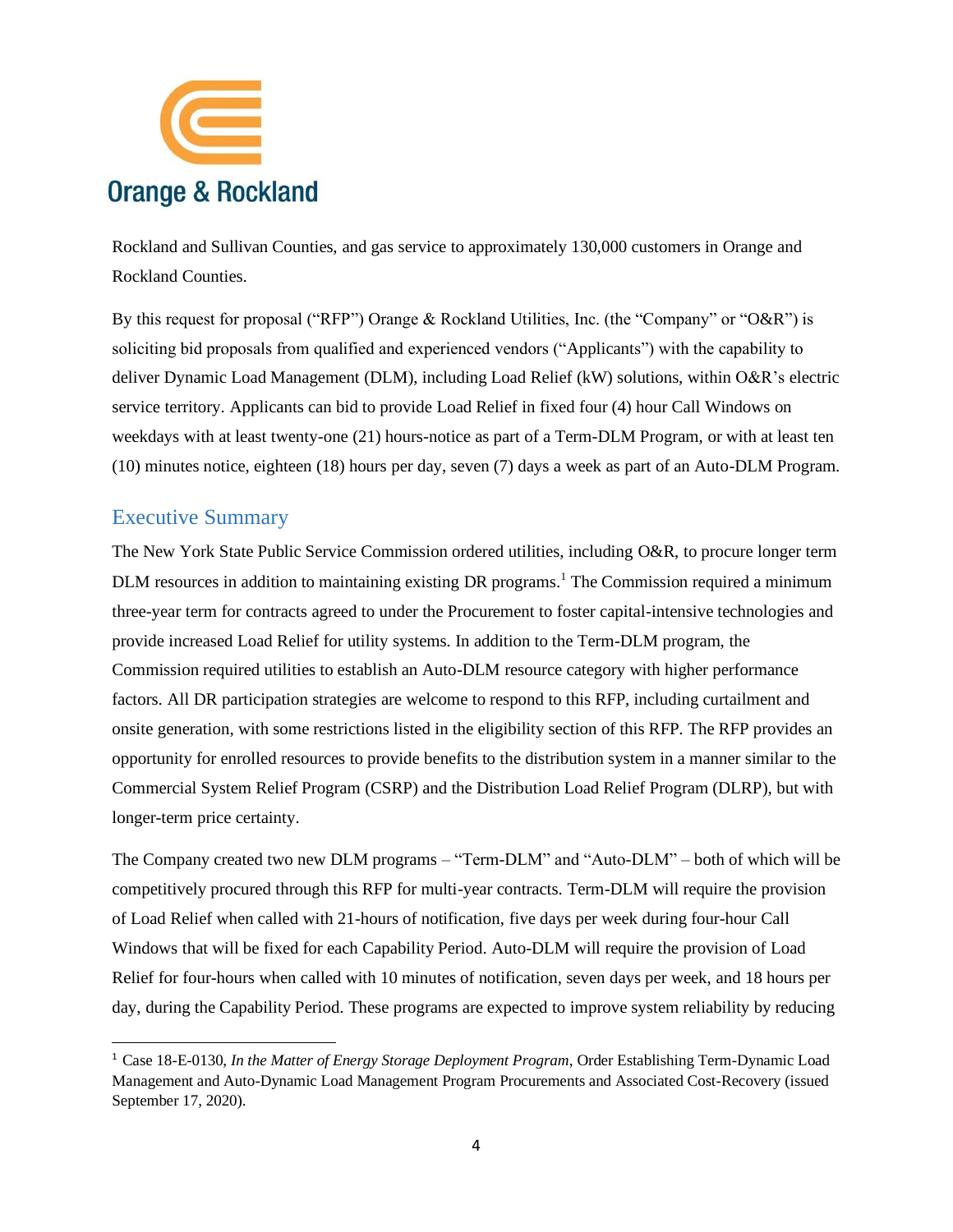

the peak electricity demand in areas of the system on the hottest days of the summer, including weekends, and by reducing demand on specific parts of the system when experiencing contingencies. Specifically, the two programs are described as:

1) Term-DLM Program— Applicant will commit via 3-5 year contracts to provide a quantity of Load Relief for four-hours in fixed Call Windows on certain days during the Capability Period when (1) the Company's day-ahead system peak electric load is expected to be high. Participation in this program bars participation in Rider E's CSRP program during the contracted years.

2) In the Auto-DLM Program—Applicant will commit via 3-5 year contracts to provide a quantity of Load Relief on days when the Company calls the Term-DLM as well as during electric system contingencies. As Auto-DLM provides the capabilities of Term-DLM plus the ability to rapidly respond to contingencies, the value attributed to Auto-DLM resources will be higher when evaluating responses to the Procurement. Participation in this program bars participation in Rider E's CSRP program and Rider F's DLRP programs during the contracted years.

The Term and Auto-DLM Programs are offered as an alternative way for resources to provide benefits to O&R's distribution system. Potential alternatives to the Procurement reflected by this RFP include the demand response programs offered in Riders E and F.

The Company expects to conduct similar Term- and Auto-DLM Procurements annually with each RFP being conducted approximately 18 months prior to the start of the first Capability Period of the Program Agreement. For this Procurement, obligations will commence for the 2023 Capability Period.

Applicants will be required to detail the amount of Load Relief that they will provide, the geographic location of proposed resources, the Incentive Rate per kilowatt ("kW") per Capability Period, and other supporting information. This Incentive Rate will determine the maximum annual per kW Reservation Payment compensation. The price requested in the bid per kW, multiplied by the total kW pledged, multiplied by the number of years of the contract, represents the full contract value that can be achieved with 100% performance over the contract length. Applicants will also receive a \$1 per kilowatt hour ("kWh") payment for every kWh of load reduction their Aggregations achieve during a Term- or Auto-DLM Event. An Applicant will be paid based on performance at the end of each Capability Period.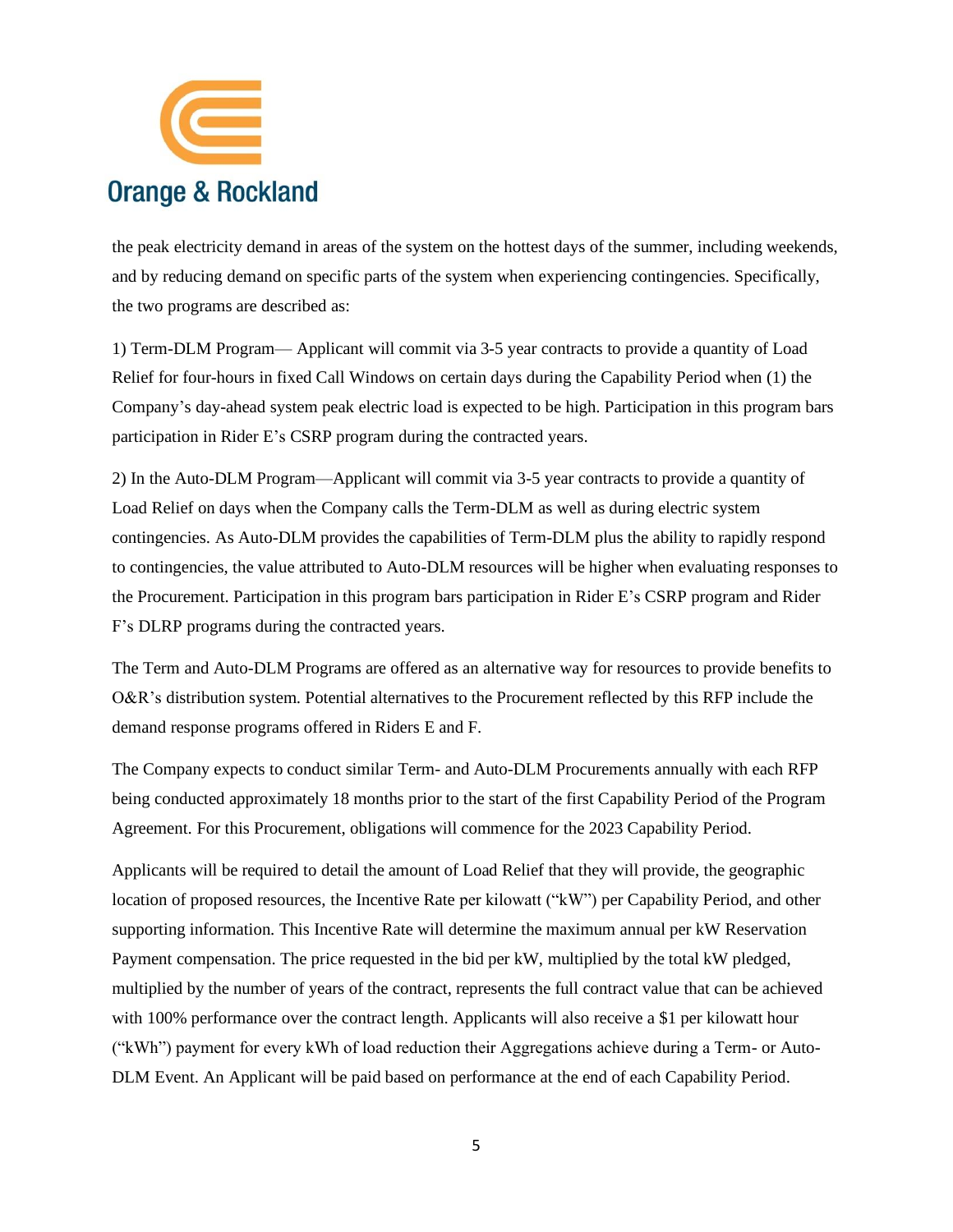

Performance will be evaluated by determining how much Load Relief an Applicant (on behalf of a Customer, where applicable) provides, compared to how much was committed.

## <span id="page-5-0"></span>Process Flow and Timeline

A comprehensive process flow and timeline regarding the Order, RFP process, enrollment and capability periods can be found below:

| Orange & Rockland Dynamic Load Management (DLM) Program Timeline |                                                 |                                                                       |                                                |                                               |                                             |                                  |
|------------------------------------------------------------------|-------------------------------------------------|-----------------------------------------------------------------------|------------------------------------------------|-----------------------------------------------|---------------------------------------------|----------------------------------|
| <b>Milestones &amp;</b>                                          | 2021                                            |                                                                       | 2022                                           |                                               |                                             |                                  |
| <b>Deadlines</b>                                                 | <b>November</b>                                 | <b>December</b>                                                       | February                                       | <b>March</b>                                  | <b>May</b>                                  | <b>November</b>                  |
| <b>DLM Competitive</b><br><b>Procurement</b>                     | RFP released for<br>Vintage Year 2023:<br>11/19 | Applicant submits<br>questions by: 12/17<br>O&R responds by:<br>12/31 | <b>RFP Submittal</b><br>Deadline: 2/18         | <b>RFP Award</b><br>Notification: 3/18        | <b>Contract Execution</b><br>Deadline: 5/20 | Early Exit Fee<br>Deadline: 11/1 |
| Program<br>Implementation                                        |                                                 |                                                                       |                                                |                                               |                                             |                                  |
|                                                                  |                                                 |                                                                       |                                                |                                               |                                             |                                  |
| <b>Milestones &amp;</b>                                          |                                                 | 2023                                                                  |                                                |                                               |                                             |                                  |
| <b>Deadlines</b>                                                 | <b>March</b>                                    | <b>April</b>                                                          | May                                            | September                                     | <b>November</b>                             |                                  |
| <b>DLM Competitive</b><br><b>Procurement</b>                     | Open Enrollment<br>Period Opens: 3/1            |                                                                       |                                                |                                               | Early Exit Fee<br>Deadline: 11/1            |                                  |
| Program<br>Implementation                                        |                                                 | Enrollment<br>Deadline: 4/3                                           | <b>Summer Capability</b><br>Period Starts: 5/1 | <b>Summer Capability</b><br>Period Ends: 9/30 |                                             |                                  |

## <span id="page-5-1"></span>Program Description

## <span id="page-5-2"></span>Term-DLM

## <span id="page-5-3"></span>Purpose

For peak shaving.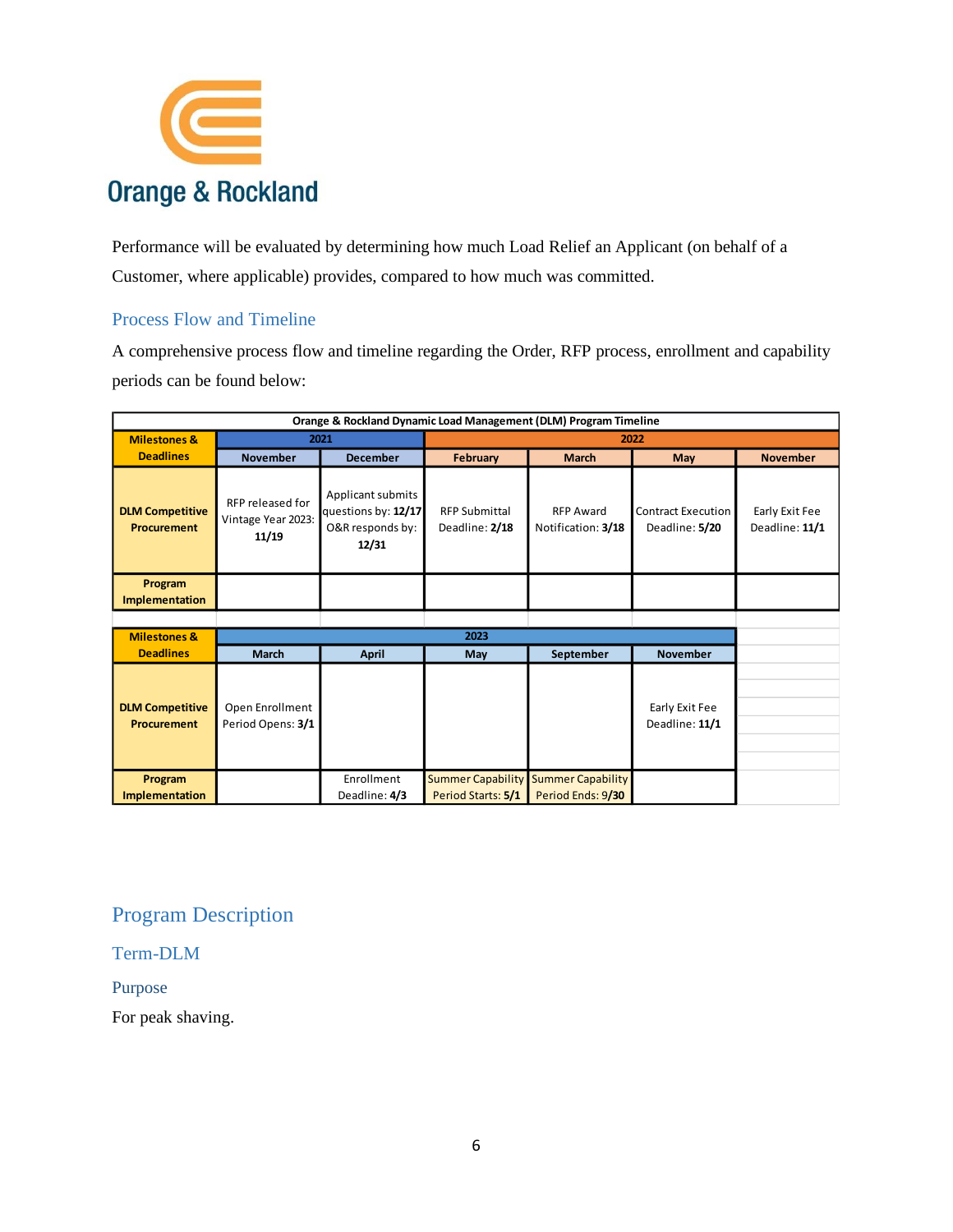

#### <span id="page-6-0"></span>Activation Conditions

Applicant will commit via a 3-5 year contract to provide a quantity of Load Relief for four hours in fixed Call Windows on weekdays during the Capability Period when the Company's day-ahead peak electric load is expected to be at least 88 percent of the forecasted summer system peak. When the Company's day-ahead peak electric load is expected to be at least 92 percent of the forecasted summer system peak, the Company will issue an Advisory to Applicants. The Company will activate Term-DLM by providing a minimum of 21 hours Advisory prior to the start of an event. Customers participating in this program will provide local peak reduction.

#### <span id="page-6-1"></span>Availability

Fixed four-hour Call Windows five days per week during the Capability Period. Applicants using energy storage technology cannot charge during the Call Window associated with their pledge for the entirety of each Capability Period under contract. If day-ahead notification is provided for a Term-or Auto-DLM Event, Applicants using energy storage technology cannot charge on the day the notification is called for between 11 AM and midnight.

#### <span id="page-6-2"></span>Auto-DLM

#### <span id="page-6-3"></span>Purpose

A reliability and peak shaving program whereby participants will provide Load Relief on not less than 10 minutes advance notice.

#### <span id="page-6-4"></span>Activation Condition

Applicant will commit via a 3-5 year contract to provide a quantity of Load Relief on days when the Company calls the Term-DLM as well as during electric system contingencies. Auto-DLM customers will provide four-hours of Load Relief after receiving at least 10 minutes of notice. Events can be called on specific circuits, feeders, or geographical areas for peak shaving or reliability needs.

#### <span id="page-6-5"></span>Availability

Applicants must be available to respond to Auto-DLM Events between 6 AM and midnight seven days per week during the Capability Period. Applicants using energy storage technology cannot charge during the Call Window associated with their Network for the entirety of each Capability Period under contract.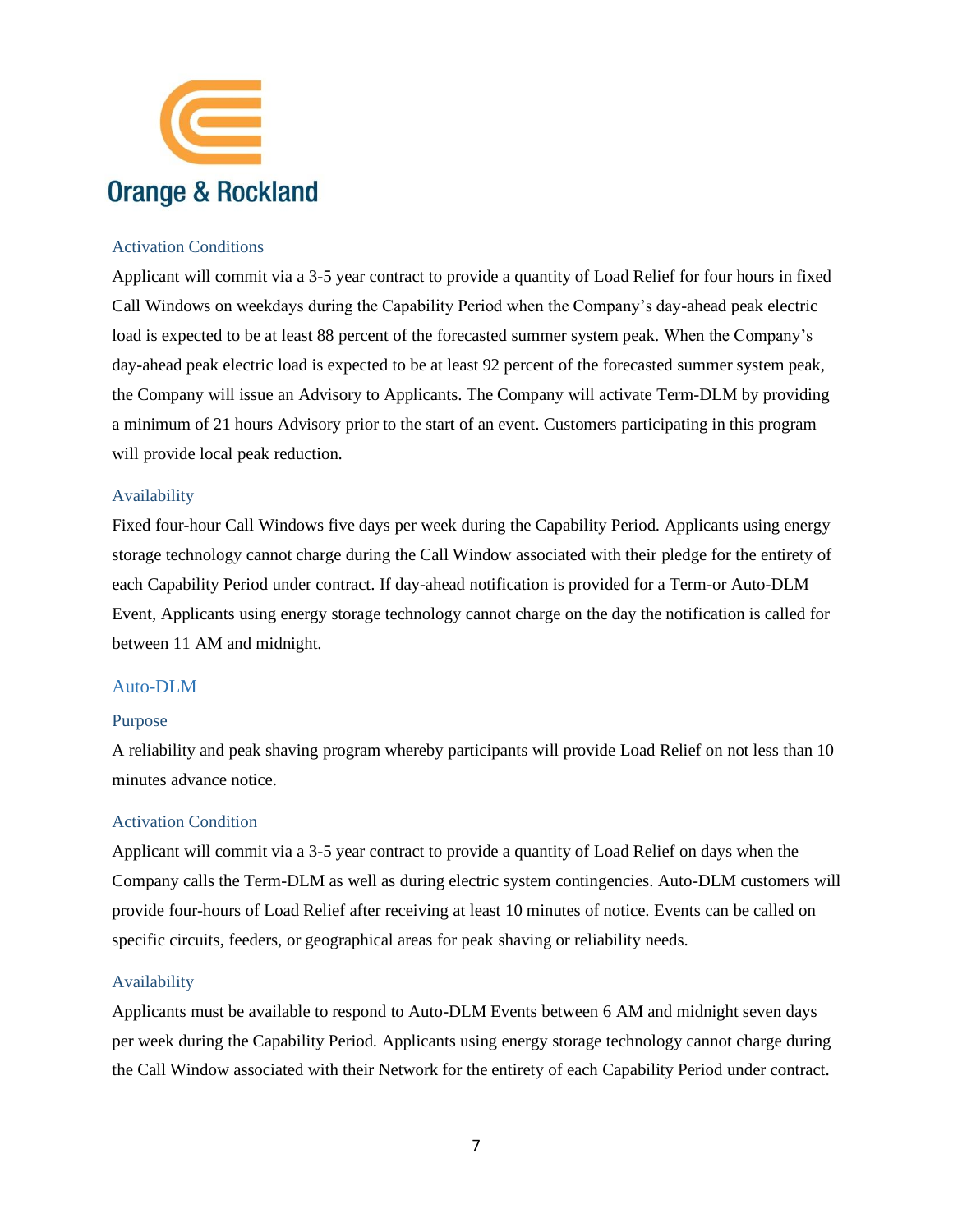

If day-ahead notification is provided for a Term-or Auto-DLM Event, Applicants using energy storage technology cannot charge on the day the notification is called for between 11 AM and midnight.

## <span id="page-7-0"></span>Test Event for Term- and Auto-DLM

For both programs, the Company may hold Test Events to assess participants' response to a request for Load Relief. Test Events under these two programs will last one hour.

#### <span id="page-7-1"></span>Event Notification for Term- and Auto-DLM

The Company will notify the Applicant by phone, e-mail, or machine-to-machine electronic signal, or a combination thereof, in advance of the commencement of a Load Relief Period or Test Event. The Applicant shall communicate with O&R personnel to designate an authorized representative and an alternate representative to receive notifications. If a Customer is served by an Applicant in the Term- or Auto-DLM Program, only the Applicant will be notified of the Load Relief Period or Test Event, and the Applicant shall be responsible for notifying all of its Participating Customers.

## <span id="page-7-2"></span>Historical Frequency of Conditions that May Trigger Term- or Auto-DLM Event Calls

For Term-DLM, an event may be called when the Company's day-ahead load forecast is 88 percent of forecasted summer system peak and will be called when the day ahead load forecast is 92 percent of forecasted summer system peak. The table below presents the number of days over the last five years when actual load rose above the 92 percent threshold, which triggers system-wide CSRP events in accordance with Rider E. A history of the day-ahead forecasts issued is not available but would likely show similar results.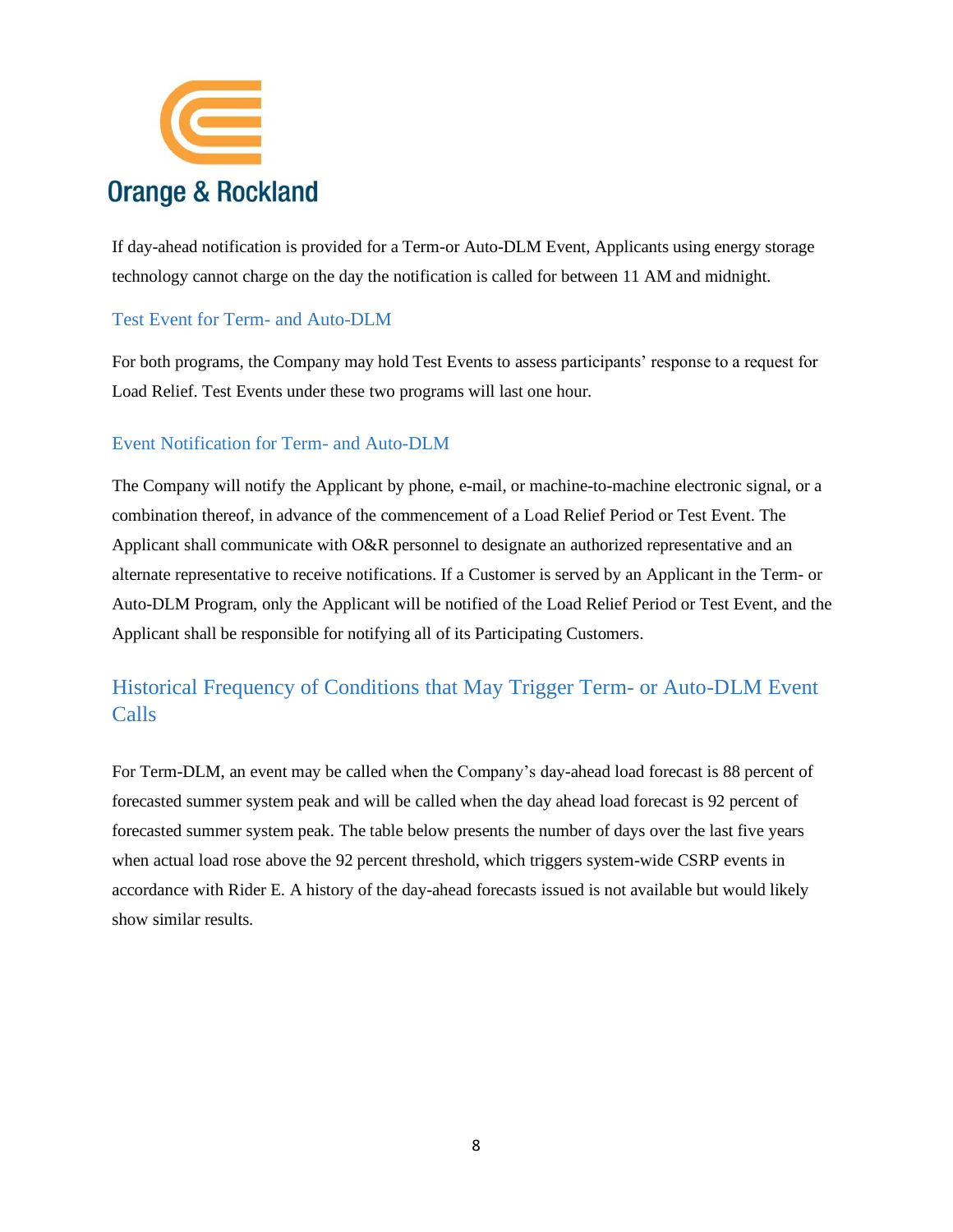

| Year | <b>Forecasted Summer</b><br><b>System Peak (MW)</b> | <b>DR Events from Exceeding 92 Percent</b><br>of Forecasted System Summer Peak |
|------|-----------------------------------------------------|--------------------------------------------------------------------------------|
| 2016 | 1,632                                               |                                                                                |
| 2017 | 1,625                                               |                                                                                |
| 2018 | 1,620                                               |                                                                                |
| 2019 | 1,585                                               |                                                                                |
| 2020 | 1,558                                               |                                                                                |
| 2021 | 1,530                                               |                                                                                |

The activation condition for Auto-DLM is the same as for the Company's existing Distribution Load Relief Program (DLRP). Because events can be limited to individual circuits or geographic areas where an applicable contingency event is ongoing, the number of events called in the most areas during a given summer provides a good benchmark for the number of Auto-DLM events that could be called in a given Aggregation.

| Year | <b>DLRP Events</b> | <b>Test Events</b> |
|------|--------------------|--------------------|
| 2016 |                    |                    |
| 2017 |                    |                    |
| 2018 |                    |                    |
| 2019 |                    |                    |
| 2020 |                    |                    |
| 2021 |                    |                    |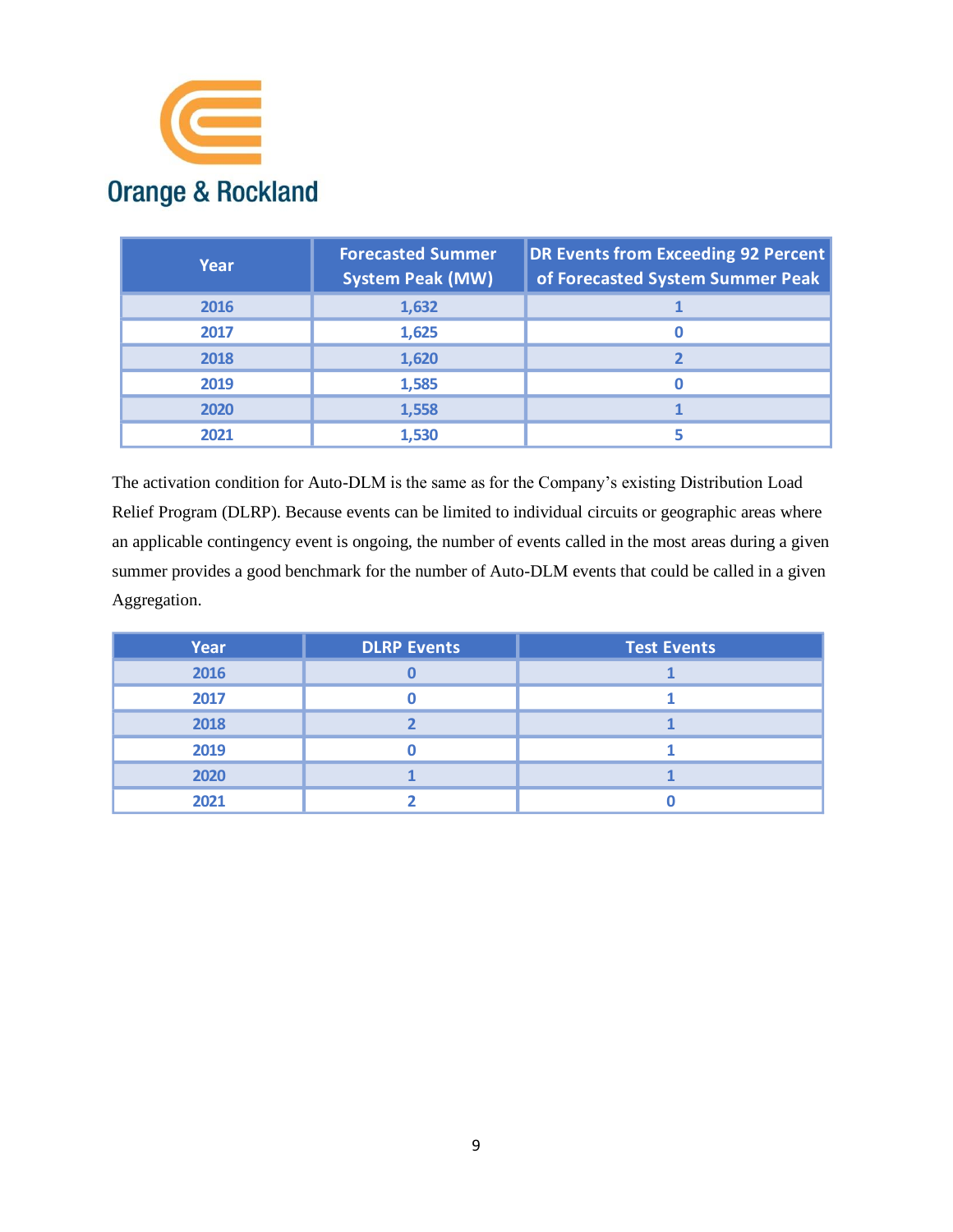

## <span id="page-9-0"></span>RFP Process

## <span id="page-9-1"></span>Timeline

Below is the expected schedule to be followed for this solicitation

|                | <b>Milestones</b>                            | Dates for 2023 Vintage Year |
|----------------|----------------------------------------------|-----------------------------|
| 1              | <b>Release RFP</b>                           | Friday, November 19, 2021   |
| $\overline{2}$ | Applicants submit clarification<br>questions | Friday, December 17, 2021   |
| 3              | O&R Responds to clarification<br>questions   | Friday, December 31, 2021   |
| 4              | RFP response deadline                        | Friday, February 18, 2022   |
| 5              | RFP award/notification                       | Friday, March 18, 2022      |
| 6              | Contract execution date                      | Friday, May 20, 2022        |
| $\overline{7}$ | Early Exit Fee exercise & payment<br>due     | Tuesday, November 1, 2022   |
| 8              | Open enrollment period begins                | Wednesday, March 1, 2023    |
| 9              | Enrollment deadline                          | Thursday, April 1, 2023     |
| 10             | Capability Period start                      | Monday, May 3, 2023         |
| 11             | Capability Period ends                       | Friday. September 30, 2023  |

## <span id="page-9-2"></span>Application

## <span id="page-9-3"></span>Form of application and required inputs in each Aggregation

Applicants must apply for a minimum of 50 kW of Cleared Quantity associated with a single program and Vintage Year. Aggregations for Term- and Auto-DLM shall be declared on separate tabs which are labeled for each of the two programs.

Each row shall contain:

1. Amount of Load Relief requested, in integer values of kW.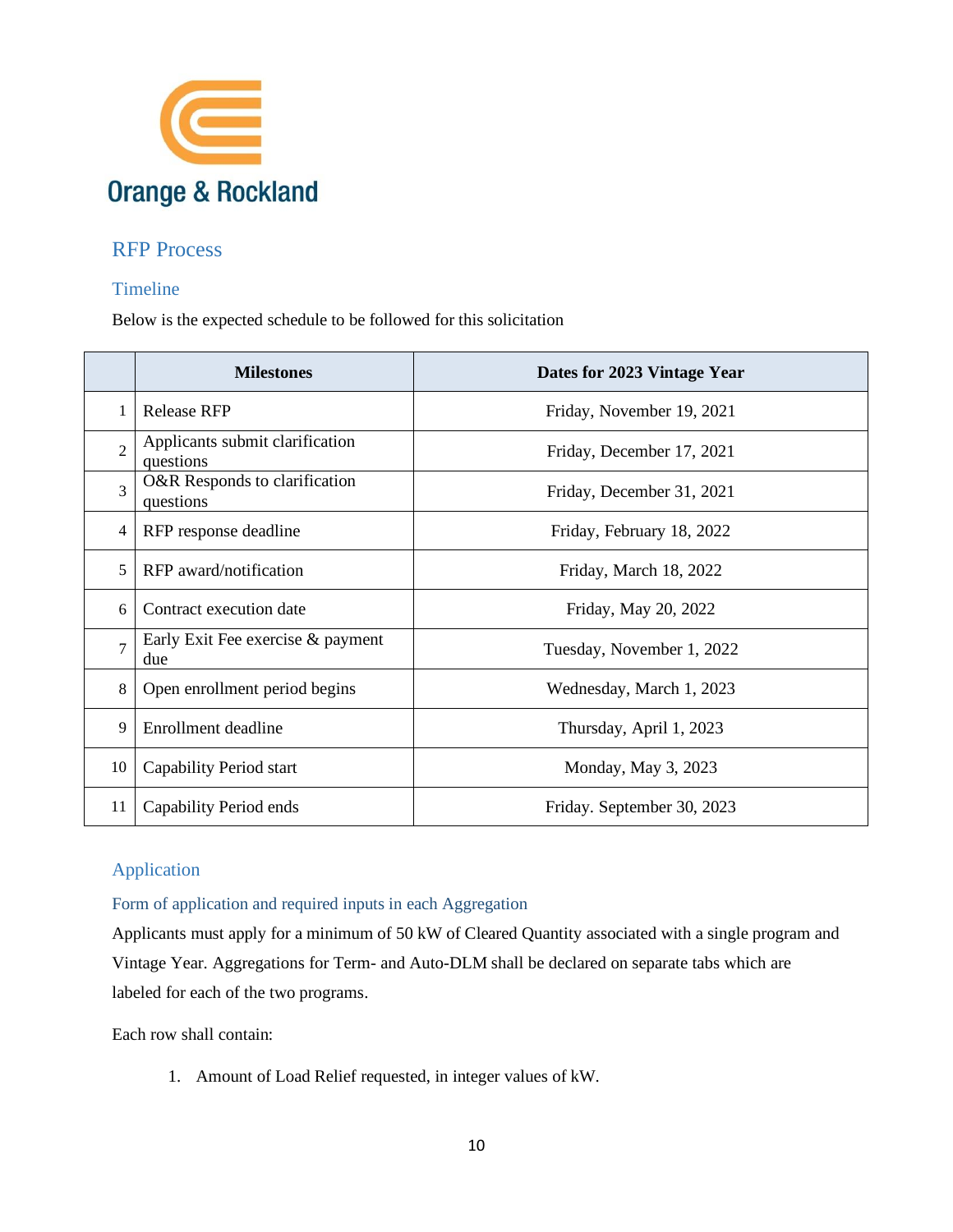

- 2. \$ per kW bid associated with the Aggregation ("Incentive Rate"). This Procurement's clearing mechanism is Pay-as-Bid and each bid will be made to the nearest dollar and will determine the level of compensation if the bid is accepted. These Incentive Rates determine the maximum per kW **annual** Reservation Payment an Applicant can receive for its Aggregation.
- 3. Contract duration requested ranging from three to five years.
- 4. The Program for which the Aggregation is intended to participate. Separate tabs are available for the Term- and Auto-DLM programs

It is expected that the Applicant is capable of fulfilling all Load Relief pledges for which the Applicant is applying and therefore overlapping pledges using the same Customers should not be made. This applies both in the case of bids for Aggregations across the two programs or across different Vintage Years. For example, if an Applicant bids 100 kW for Term-DLM and 200 kW for Auto-DLM and both bids clear, then the Applicant will be expected to deliver 300 kW of Load Relief when called with 21 hours of notification. All bids that clear will be offered as a bundled contract that must be fully accepted as a package, or fully rejected by the Applicant. Therefore, an Applicant should plan on being able to satisfy all obligations associated with Aggregations bid for and should assume that all may be awarded.

Up until December 17, 2021, Applicants may submit clarifying questions regarding the RFP to [hilowitzj@oru.com.](mailto:hilowitzj@oru.com)

#### <span id="page-10-0"></span>Description of Terms that Will Result in More Favorable RFP Consideration

#### <span id="page-10-1"></span>Program choice

As Auto-DLM provides the capabilities of Term-DLM plus the ability to manage contingencies fitting program dispatch criteria via availability on 10 minutes notice, the value attributed to Auto-DLM resources will be higher when evaluating responses to the Procurement. Term-DLM provides similar Load Relief capabilities as the Company's CSRP program and will therefore be valued as such when evaluating bids. In contrast, Auto-DLM combines Load Relief capabilities provided by Customers enrolled in the Company's CSRP and DLRP programs and therefore Auto-DLM Aggregations will be evaluated based on the combined value of those two programs.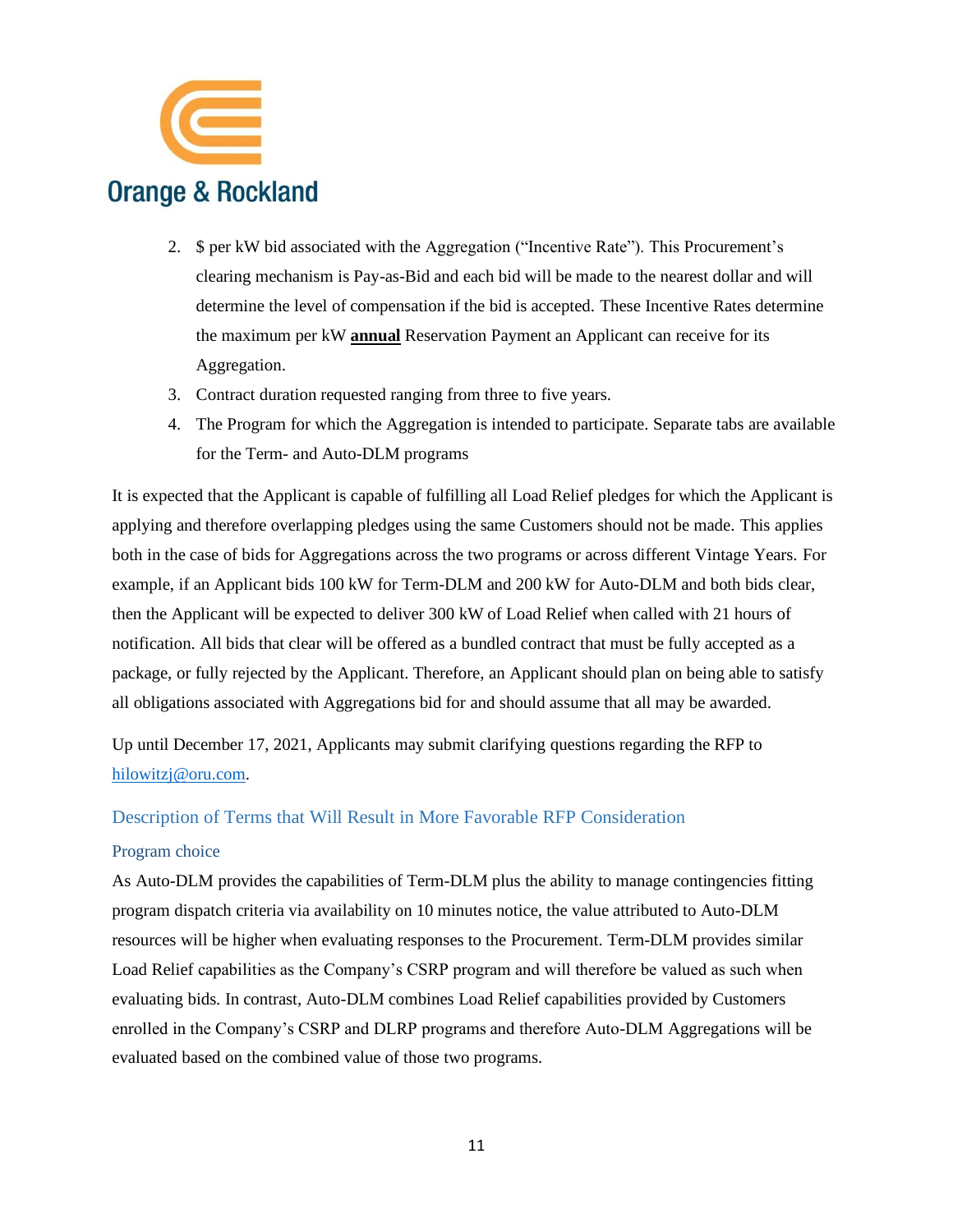

#### <span id="page-11-0"></span>Tier 2 Geographic Locations

Aggregations in Tier 2 geographic locations will be awarded greater consideration in the Procurement.

#### <span id="page-11-1"></span>Application submission

All applications shall be submitted via email to hilowitzj@oru.com.

To be considered as an Applicant to the RFP, Applicants must submit a completed Application by the application deadline of February 18, 2022. Each Applicant must submit an application with a maximum of one bid for each program. All Bids will be treated as Sealed Bids. Receiving the full contract value is contingent upon meeting the performance requirements described in this RFP.

#### *Instructions and General Process Flow*

- *1. Applicant will submit a proposal (i.e., Complete quantitative submittal) for the 2023 Vintage Year (excel template) detailing proposed geographic locations, Load Relief, and pricing etc.*
- *2. O&R will evaluate bid submissions, and clear competitively priced bids.*
- *3. O&R will summarize within Applicant's excel template, which bids clear, and which have not cleared.*
- *4. O&R will provide Applicant a summary of the cumulative Load Relief commitment for the 2023 Vintage Year.*
- *5. Should Applicant desire to accept the O&R award, Applicant will accept the award in the manner established by O&R.*
- *6. Should Applicant desire to reject the O&R award, Applicant will reject the award in the manner established by O&R.*

#### <span id="page-11-2"></span>Evaluation

#### <span id="page-11-3"></span>Clearing based on BCA evaluation of Aggregations

Aggregations proposed in response to this RFP will be reviewed in detail by O&R. O&R will utilize an evaluation framework to examine proposals listed in the table below. The review process is intended to be fair and equitable, with the objective being to provide the greatest value to O&R ratepayers. Applicant should note that although O&R will be reviewing Applicant's solution if the submission criteria are met, there is no guarantee that Applicant's proposal will be selected. Proposals will be reviewed at the Aggregation level, meaning that individual Aggregations can be accepted or rejected.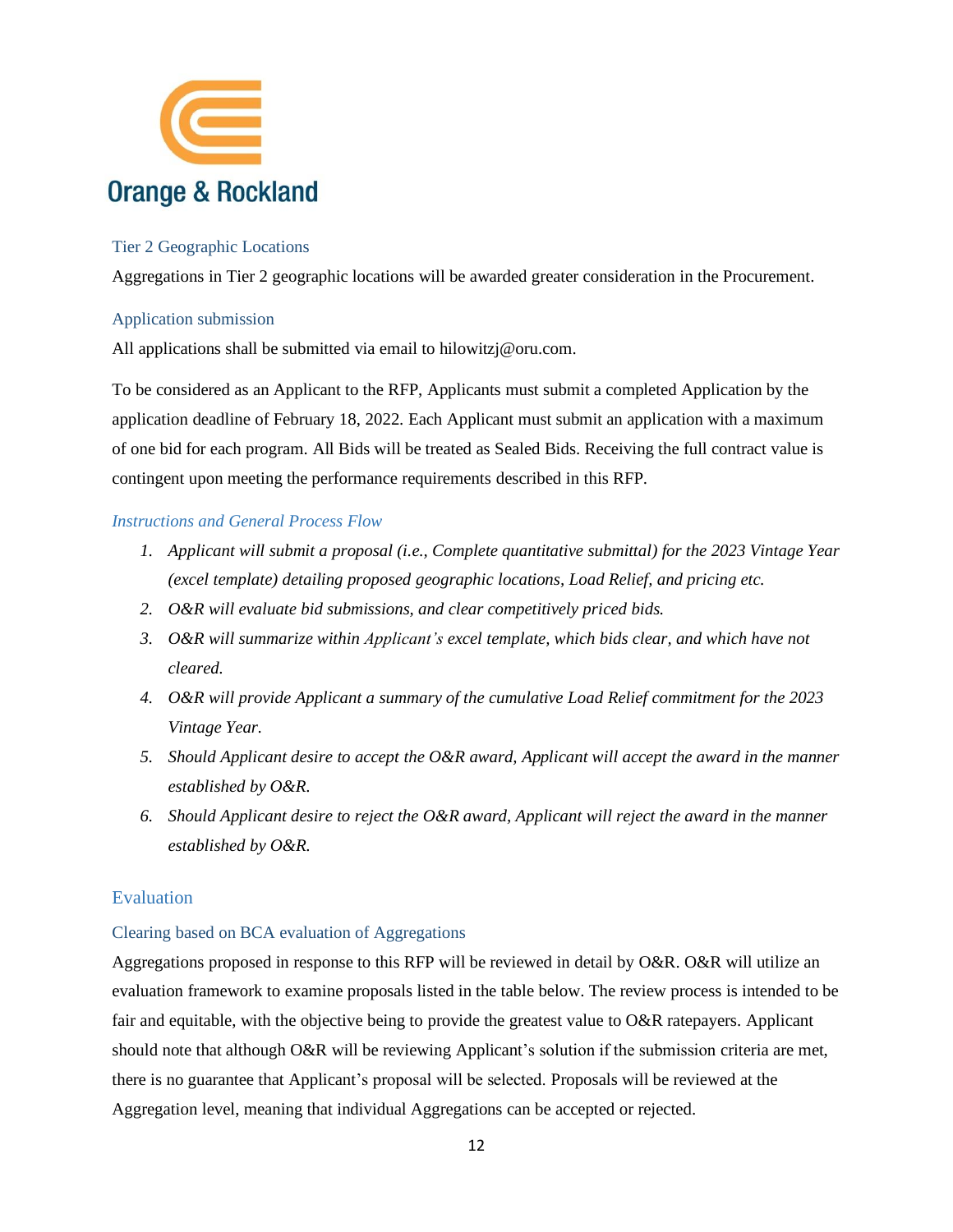

The Company will use a Benefit-Cost Analysis (BCA) framework as outlined in the **[BCA Handbook](https://www.oru.com/-/media/files/oru/documents/saveenergyandmoney/choose-smart-usage-rewards/customerbaselineloadprocedure.pdf?la=en)** filed with the New York State Public Service Commission as part of its determination of which bids are accepted. Each Aggregation will be evaluated separately.

| <b>Review Approach</b>                                                | <b>Objective</b>                                                                                                                                                                                                                                                                                                                                                                                                                                                                                                                                                                                                                                                                                                                                                                                                                                                                        |  |  |  |
|-----------------------------------------------------------------------|-----------------------------------------------------------------------------------------------------------------------------------------------------------------------------------------------------------------------------------------------------------------------------------------------------------------------------------------------------------------------------------------------------------------------------------------------------------------------------------------------------------------------------------------------------------------------------------------------------------------------------------------------------------------------------------------------------------------------------------------------------------------------------------------------------------------------------------------------------------------------------------------|--|--|--|
| <b>Proposal</b>                                                       | Information requested is complete and has been provided in the specific format requested<br>i.e., the Applicant Summary Proposal Template, by Vintage Year, checklist, and<br>completed bids in the provided excel template.                                                                                                                                                                                                                                                                                                                                                                                                                                                                                                                                                                                                                                                            |  |  |  |
| <b>Incentive Rate</b><br>$(\frac{\mathcal{K}}{\mathbf{K}}\mathbf{W})$ | The cumulative incentive rate (price) proposed, by Geographic Location, per Vintage<br>Year.<br>Proposals in Tier 2 geographic locations will be valued higher than other<br>Proposals.<br>Proposals for Auto-DLM Aggregations will be valued higher than for Term-DLM<br>aggregation because Auto-DLM Aggregations provide Load Relief value<br>associated with both the Company's CSRP and DLRP programs<br>More than one Applicant may be awarded a contract under this RFP.<br>$\overline{\phantom{a}}$<br>Submitted Incentive Rates are non-negotiable.<br>$\overline{\phantom{a}}$<br>Applicants may only submit one Proposal (Excel file) which will be considered<br>the Applicants "best and final." Any overlapping proposals will be considered<br>separately, and Applicant will be expected to deliver the full amount of Load<br>Relief, if multiple awards are accepted. |  |  |  |

## <span id="page-12-0"></span>Form of contract

The award made to the Applicant shall list all accepted Aggregations for a Vintage Year along with contract terms. Unless otherwise requested by the Applicant, O&R expects to enter into a contract containing comparable terms and conditions with the Program Agreement proposed to the Applicant at the time of the award. Where the Applicant proposes contractual terms that differ substantively from those appearing in the Program Agreement, O&R will consider the risks and costs in connection with the proposed terms and conditions.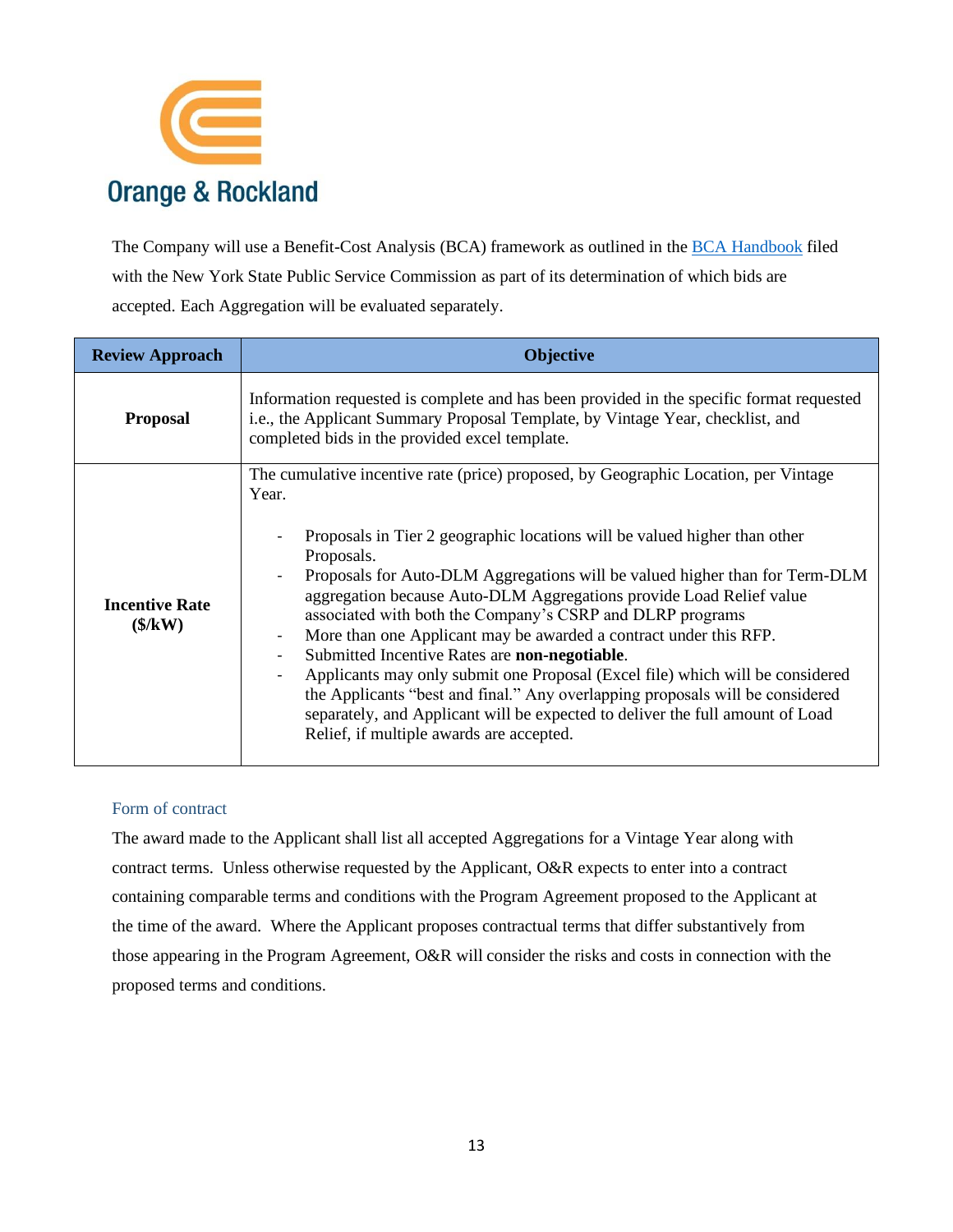

#### <span id="page-13-0"></span>Acceptance options

The Applicant will have the option of accepting or rejecting the Aggregation listed in the award in full but not in part. If accepted, the Cleared Quantity of Load Relief for the Aggregation shall become the Cleared Quantity associated with the Aggregation.

## <span id="page-13-1"></span>Early Exit options and fees

Applicants shall have the opportunity to declare a Deficient Quantity in an aggregation and pay an Early Exit Fee on or before November 1 prior to the forthcoming Capability Period. To declare a Deficient Quantity, the Applicant shall submit a request to [ordemandresponse@oru.com](mailto:demandresponse@coned.com) and submit payment for the Early Exit Fee at that time.

If the Applicant declares a Deficient Quantity, it must pay the Early Exit Fee, which is calculated as the product of the Deficient Quantity, multiplied by the Incentive Rate, multiplied by ten percent (10%), multiplied by the remaining years of the contract.

Payment of an Early Exit Fee does not absolve the Applicant of the requirement to pay penalties owed as a result of program participation for prior Capability Periods. This payment will be due within 30 days after an invoice is submitted to the Applicant.

If an Aggregation achieves an Average Season Performance Factor of less than 0.00 for the Term-DLM Program or the Auto-DLM Program, the Company can at its own discretion cancel the Portfolio Quantity associated with that Aggregation and assess the associated Applicant the Early Exit Fee along with any penalties for poor performance accumulated to that point.

## <span id="page-13-2"></span>**Eligibility**

## <span id="page-13-3"></span>Program exclusions

- 1. Customer accounts enrolled in Term-DLM may not enroll in CSRP. Customers enrolling in both Term-DLM and DLRP must do so with the same aggregator.
- 2. Customer accounts enrolled in Auto-DLM may not enroll in either CSRP or DLRP.
- 3. Customers participating in Term- or Auto-DLM and taking service under the Value Stack Tariff will be ineligible for the DRV and LSRV components of Rider P for the duration of the contract term applicable to the Aggregation. By accepting the award, Applicant will be acknowledging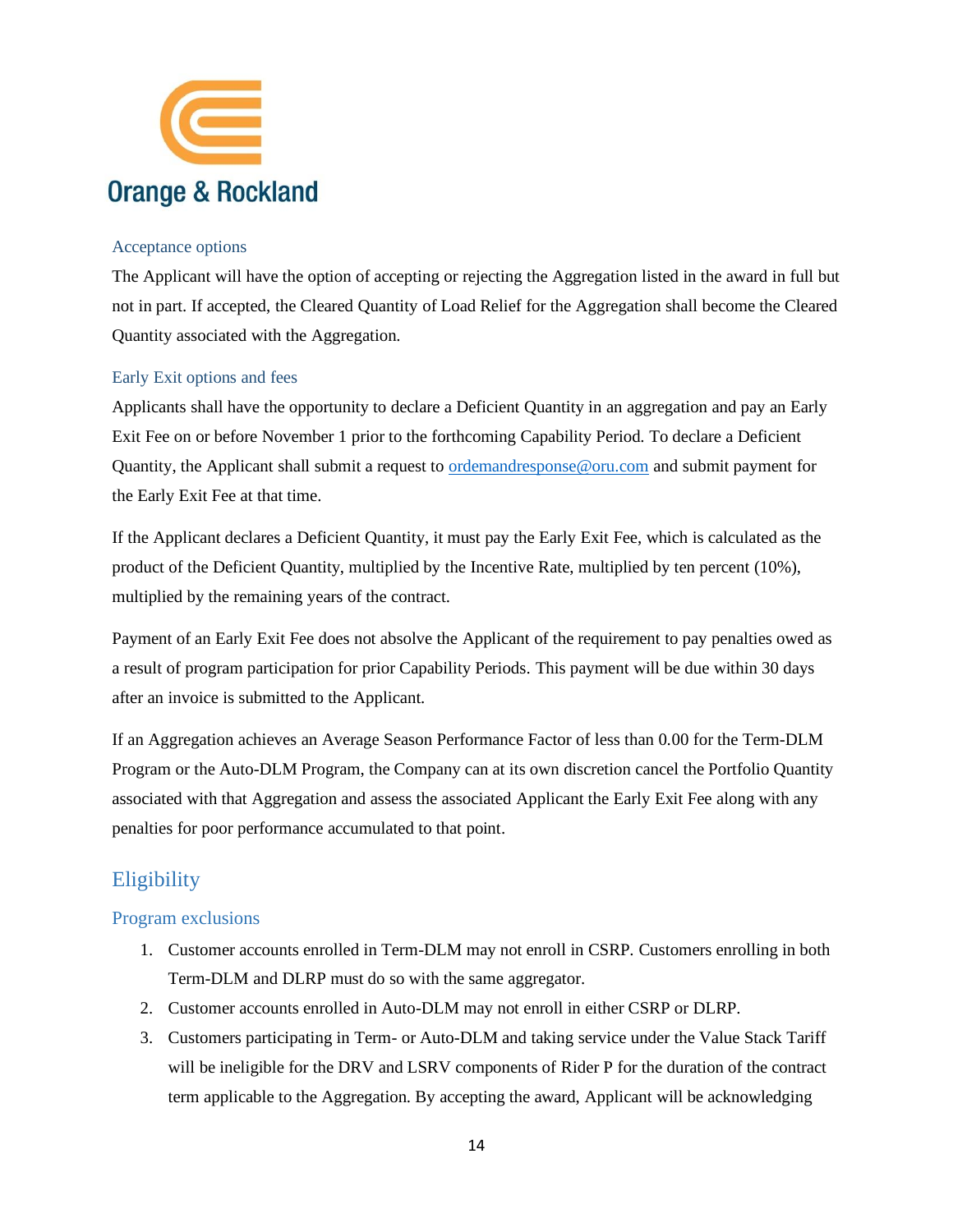

that the enrollment of Customers in Term- or Auto-DLM Programs that are also taking service under the Rider N - Value Stack Tariff will represents a decision on behalf of those Customers to forgo DRV or LSRV compensation for the length of the Applicant's contract under the Value Stack Tariff.

- 4. Net Energy Metering customers may not enroll in either Term- or Auto-DLM.
- 5. Customers with existing Non-Wires Solutions contracts cannot participate in Term- or Auto-DLM.
- 6. Applicants in Term- and Auto-DLM can bid Load Relief above and beyond the Portfolio Quantities associated with individual Aggregations to Non-Wires Solutions RFPs so long as Load Relief provided by Customers participating in both counts first to satisfy the Term- or Auto-DLM Aggregations.

#### <span id="page-14-0"></span>Technology exclusions and restrictions

Diesel-fired Electric Generating Equipment will not be permitted and if used by a customer will be grounds for cancelling a contract associated with an Aggregation. No limit or cap will be placed under Term- or Auto-DLM on the following: natural gas-fired rich burn Electric Generating Equipment that incorporates three-way catalyst emission controls; natural gas lean-burn Electric Generating Equipment with an engine of model year vintage 2000 or newer; or Electric Generating Equipment that has a NOx emissions level of no more than 2.96 lb/MWh.

#### <span id="page-14-1"></span>Additional Guidance Regarding Electric Generating Equipment

If Applicant requests to operate Electric Generating Equipment for Load Relief purposes under the Termor Auto-DLM Program, during enrollment the application must state generator information, including nameplate rating, manufacturer, date of manufacture, fuel type or energy source, and the kW enrolled using this equipment. Without this information, the enrollment cannot be accepted. The Applicant must state as part of enrolling Customers using Electric Generating Equipment whether the Customer's unit incorporates three-way catalyst emission controls (natural gas-fired rich burn), a natural gas lean-burn engine of model year vintage 2000 or newer or whether it has a NOx emission level of no more than 2.96 lb./MWh. If the generating equipment has a NOx emission level of no more than 2.96 lb./MWh, but is not natural gas-fired rich burn generating equipment that incorporates three-way catalyst emission controls or natural gas lean-burn engine of model year vintage 2000 or newer, the Applicant must provide written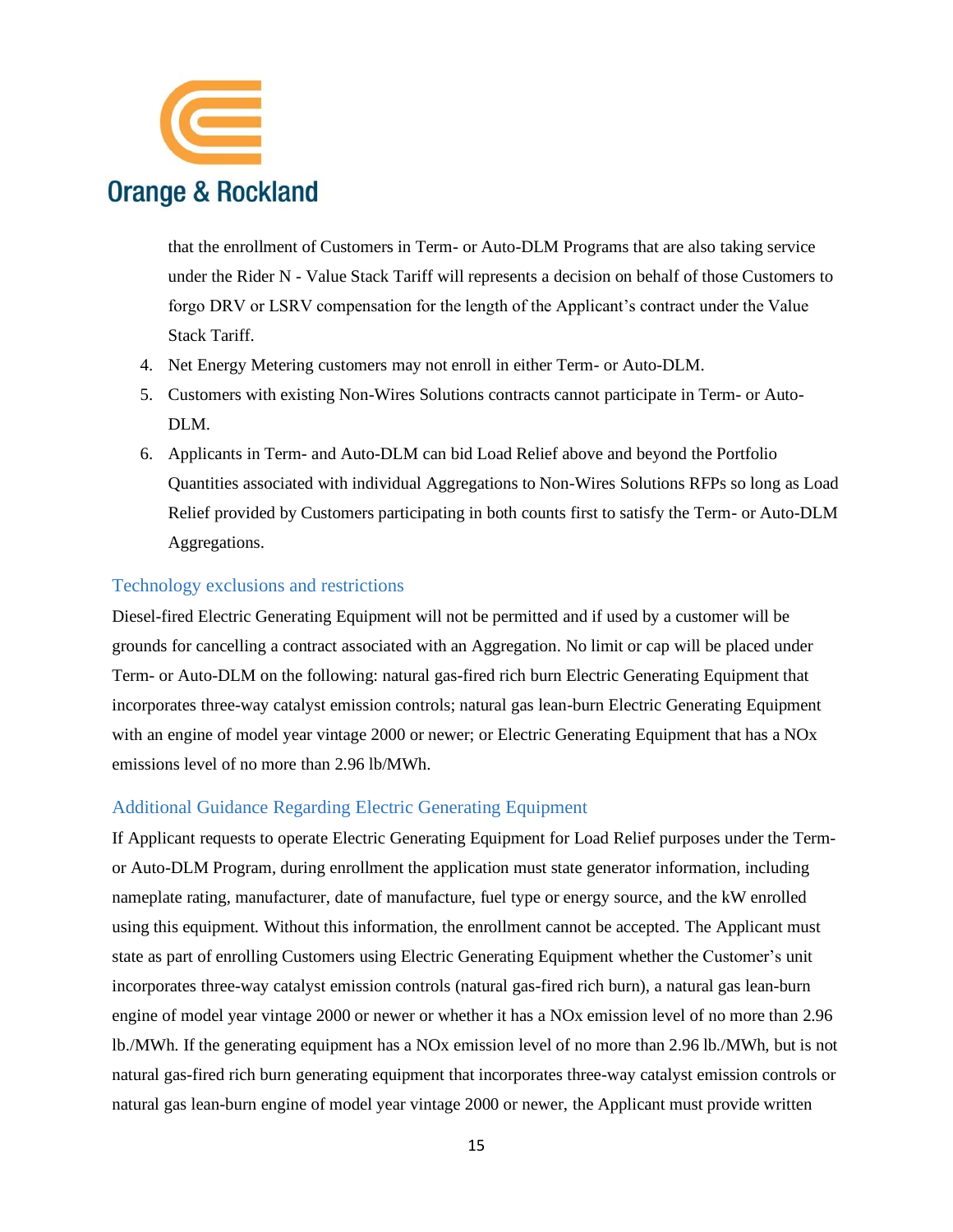

certification by a professional engineer at the time of Customer enrollment. The certification must be attached to the application attesting to the accuracy of all generation-related information contained in the application, including the NOx emission level. Without such information and certifications as necessary about a Customer's Electric Generating Equipment, the associated enrollment will be rejected.

Applicants with contractual Load Relief obligations in the 2025 Capability Period and beyond, that include Electric Generating Equipment, must comply with all local, state and federal rules, including, at a minimum, in addition to the following NOx emissions limits, from the beginning of their contractual obligations (the first contracted Capability Period):

- 1. Combustion turbines firing natural gas: 25 parts per million on a dry volume basis corrected to 15 percent oxygen;
- 2. Combustion turbines firing oil: 42 parts per million on a dry volume basis corrected to 15 percent oxygen;
- 3. Spark ignition engines firing natural gas: 1.0 grams per brake horsepower-hour.

Applicants should be familiar with rule 6 NYCRR Part 222 and comply when applicable. Written evidence of extensions granted by the Department of Environmental Conservation to a participant under the provisions of §222.4(c), must be provided to the Demand Response team at [ORdemandresponse@oru.com,](mailto:ORdemandresponse@oru.com) during enrollment. Where applicable, a copy of the required New York State Department of Environmental Conservation ("DEC") permit or registration must be included with the Term- or Auto-DLM customer enrollment. If the permit or registration has not yet been issued, a copy of application to the DEC for the required permit or registration may instead be submitted; provided, however, that a copy of the actual DEC permit or registration must be submitted before commencing service under Term-or Auto-DLM. By participating in Term- or Auto-DLM, Applicants (on behalf of their customers, as applicable) agree to permit the Company to provide information regarding the Electric Generating Equipment to the DEC for its review, subject to the DEC's agreement to keep this information confidential.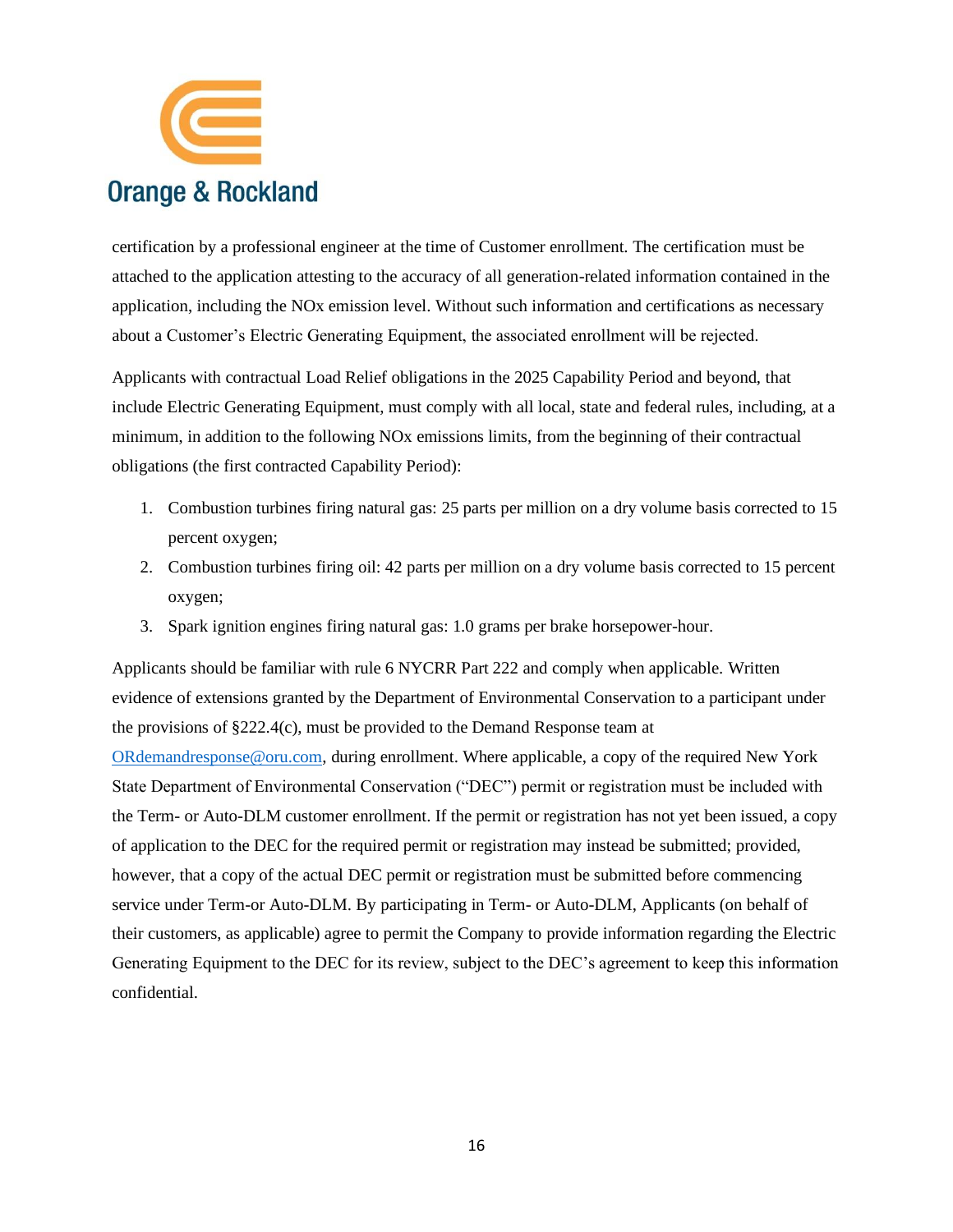

## <span id="page-16-0"></span>Enrollment

## <span id="page-16-1"></span>Pre-condition: Aggregator approval and access to DR Portal

Enrollment will take place in the DR Portal which is accessible for O&R Customers and current or prospective Aggregators. Enrollment applications for each Customer must be submitted electronically by the Applicant.

Before submitting enrollments, Applicants should complete the Aggregator eligibility process which will provide access to the DR Portal, if Applicant has not already completed this process.

The process of enrolling as an approved O&R Demand Response Aggregator requires the completion of the following forms:

- 1. A Demand Response Program Application
- 2. A Demand Response Program New Aggregator Questionnaire
- 3. A Data Security Agreement
- 4. Financial documents:
	- a. To receive payments via check:
		- i. W-9
		- ii. Remittance Letter
	- b. To receive payments via wire transfer:
		- i. W-9
		- ii. Remittance Letter
		- iii. ACH Form
		- iv. Bank letter or copy of a voided check

## <span id="page-16-2"></span>Customer Enrollments

Each enrollment entered onto the DR Portal must state the valid O&R account number, the Demand Response Program, the Baseline Verification Methodology, Load Relief via Curtailment (kW) with those participating solely by generation filling in 0 kW, and Vintage Year the Customer is being enrolled as part of, and whether or not there is on-site generation being used to provide Load Relief. If on-site generation is being used to provide Load Relief, Applicant must submit the Load Reduction via Generation (kW), Nameplate Capacity (kW), Asset Type, Capacity (kWh), Model year, Manufacturer, and any associated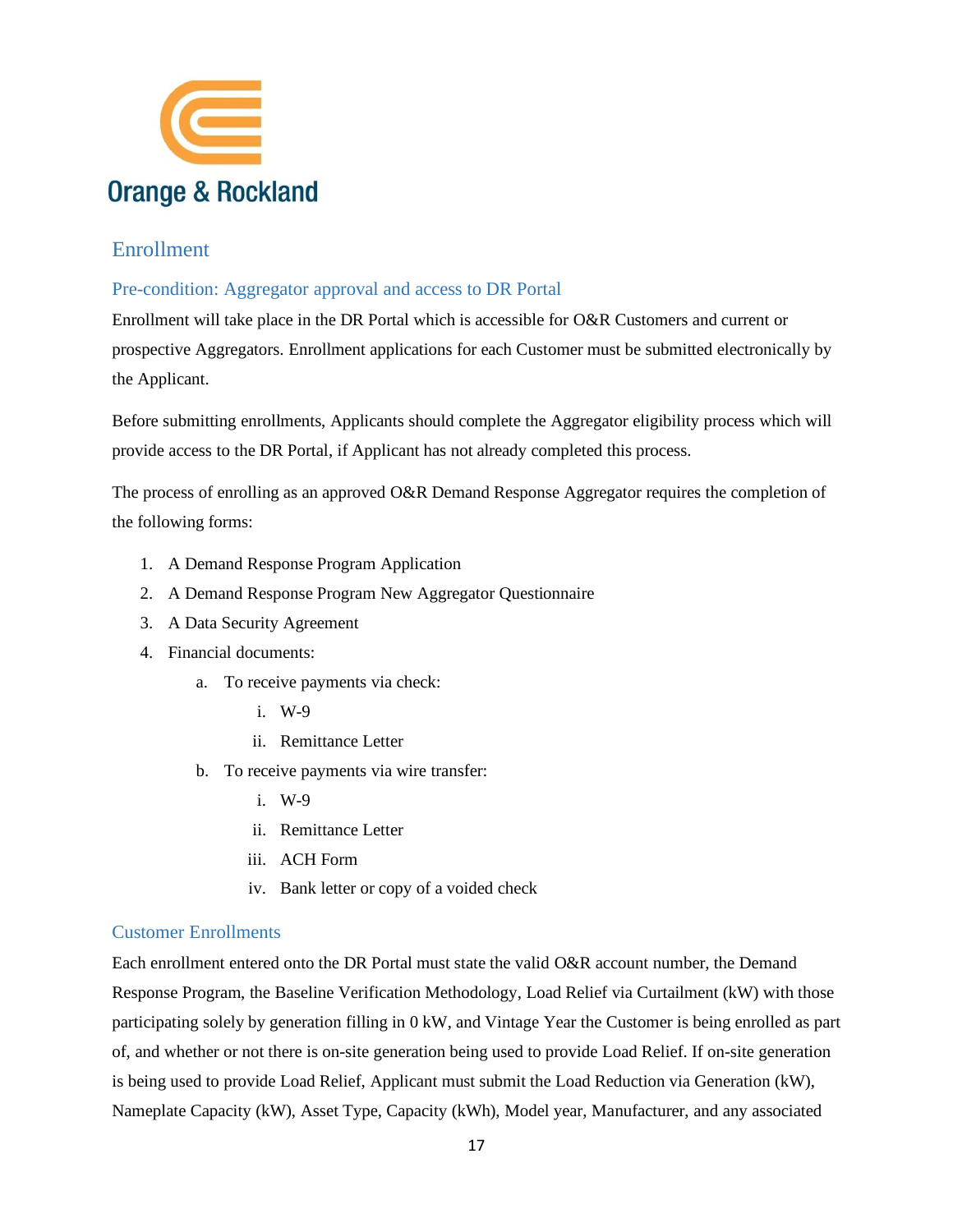

compliance documentation. Compliance documentation must be submitted with the enrollment. Each account enrolled in the programs will be placed in the Applicant's Aggregation. Applicants will specify the Vintage Year for each Aggregation.

The Company will accept completed enrollments on or before the first weekday of April prior to the start of each Capability Period. For the purpose of this RFP, this is referred as the "Enrollment Deadline".

All accepted enrollments will have valid account numbers and corresponding interval meters prior to the Enrollment Deadline. Any errors on the enrollment application must be corrected no later than seven (7) business days before the commencement of the Capability Period. Only the Load Relief of approved enrolled customers will be considered for calculating the Performance Factor and associated payments.

## <span id="page-17-0"></span>Performance and Payment Calculations

#### <span id="page-17-1"></span>CBL approach and option details

The Customer Baseline Load is calculated using the Company's Customer Baseline Load methodology. Currently approved Customer Baseline Load methodologies are described in the Company's baseline operating procedure, which is published on the Company's [website.](https://www.oru.com/-/media/files/oru/documents/saveenergyandmoney/choose-smart-usage-rewards/customerbaselineloadprocedure.pdf?la=en) The Company will advise Aggregators and Department of Public Service Staff of any potential changes to baseline options in the methodology by December 1 of each year. If the Company proposes any changes, the Company will hold a meeting with concerned parties to obtain feedback about those changes by January 1 of each year. The Company will advise Aggregators and Department of Public Service Staff of any potential additional baseline options to be added to the methodology and, if the Company proposes any changes, hold a meeting with concerned parties to obtain feedback about those additional baselines at least one month before they are to go into effect.

Performance will be evaluated by measuring how much Load Relief an Aggregation provides compared to how much was committed. The Baseline Verification Methodology will be used by the Company to verify the actual Load Relief provided (measured in kW and kWh) during each hour of each designated Load Relief Period or Test Event. Actual load levels are compared to the CBLs to verify whether the Applicant provided the kW of contracted Load Relief; provided, however, that the Company may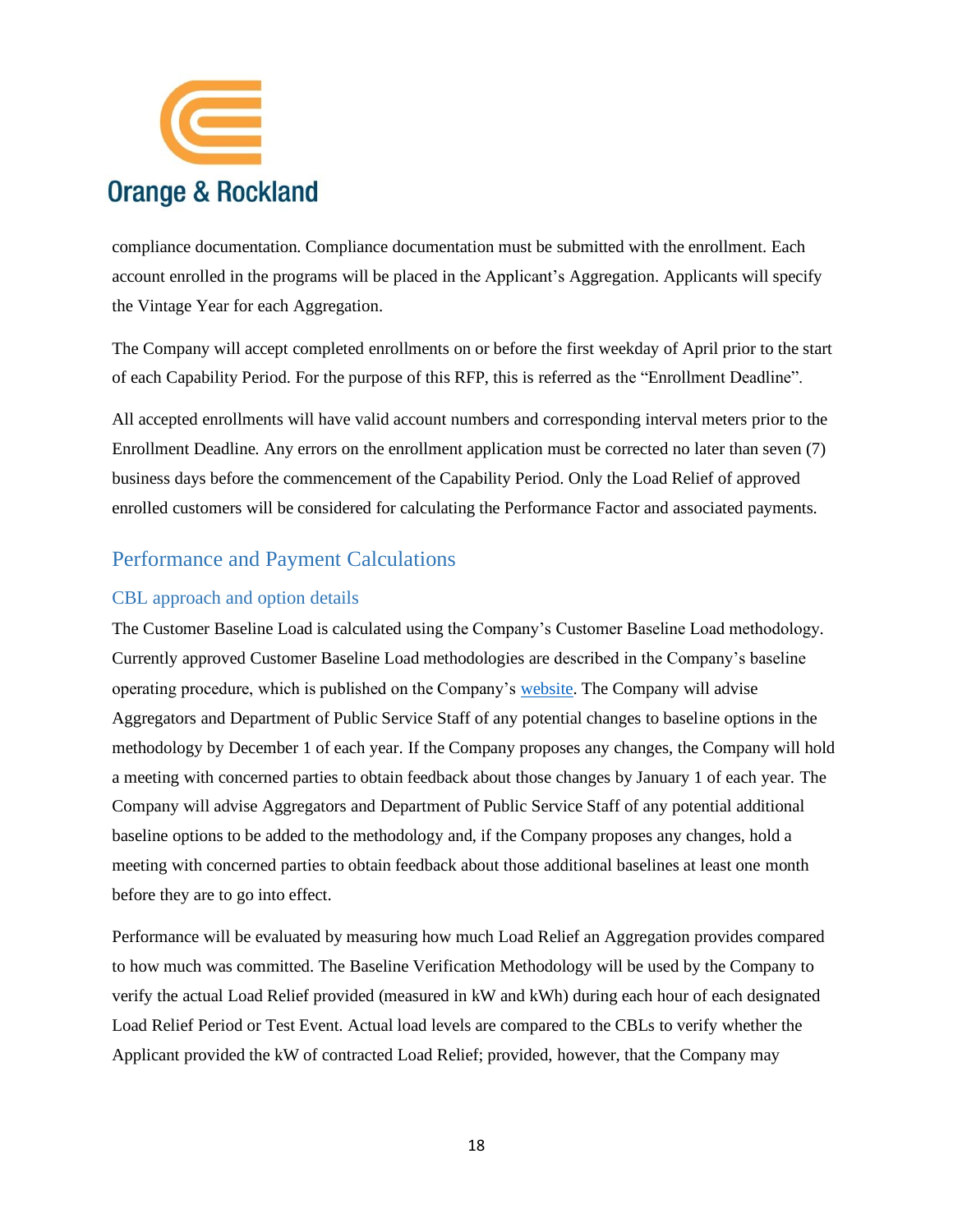

estimate data in accordance with its operating procedure if data is not available for some or all intervals required.

A single Baseline Verification Methodology will be used for each Customer account to assess both energy (kWh) and demand (kW) Load Relief.

An Applicant may change their selection of Baseline Verification Methodology associated with each Customer for the upcoming Capability Period provided the request is received prior to the Enrollment Deadline.

## <span id="page-18-0"></span>Calculation of Event Performance Factor

For all Event Performance Factors, the contracted Load Relief shall be the Portfolio Quantity associated with the Aggregation. The hourly kW of Load Relief provided is based on the sum of Load Relief provided by the Customers comprising the Aggregation.

- 1. Event Performance Factor under Term DLM: When a Term-DLM Event is called, is the ratio of: (i) the average hourly kW of Load Relief provided during the Contracted Hours up to the kW of contracted Load Relief to (ii) the kW of contracted Load Relief. The Event Performance Factor is rounded to two decimal places and has an upper limit of 1.00 and a lower limit of 0.
- 2. Event Performance Factors under Auto-DLM: When an Auto-DLM or Term-DLM Event is called, is the ratio of: (i) the average hourly kW of Load Relief provided during the first fourhours of the Load Relief Period up to the kW of contracted Load Relief to (ii) the kW of contracted Load Relief. The Event Performance Factor is rounded to two decimal places and has an upper limit of 1.00 and a lower limit of 0.
- 3. Test Event Performance Factor under Term- and Auto-DLM: Event Performance Factor, when a Test Event is called, is the ratio of (i) the average hourly kW of Load Relief provided during the Test Event hour up to the kW of contracted Load Relief to (ii) the kW of contracted Load Relief. The Test Event Performance Factor is rounded to two decimal places and has an upper limit of 1.00 and a lower limit of 0.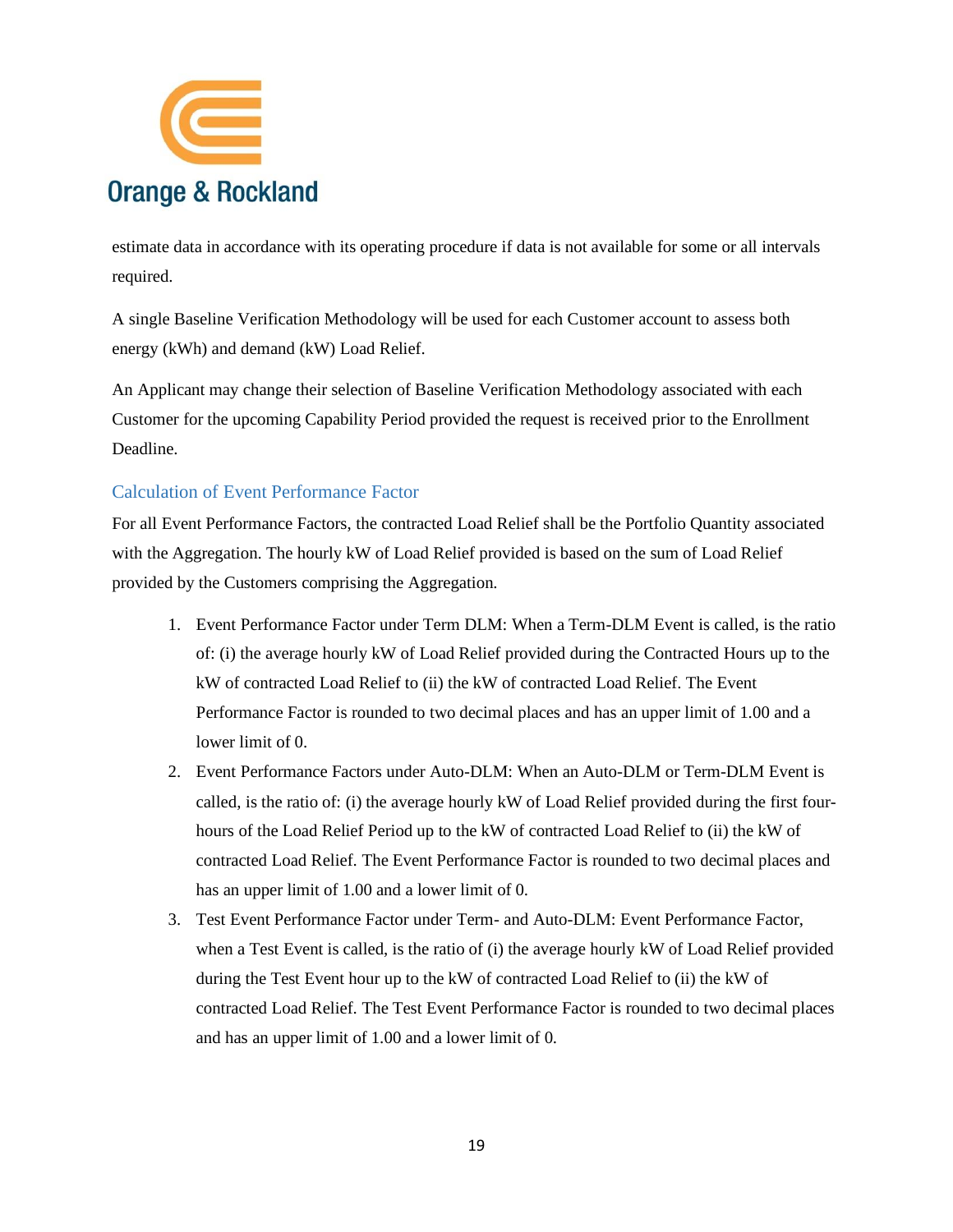

## <span id="page-19-0"></span>Calculation of Adjusted Performance Factor

The Adjusted Performance Factor for each Term-DLM Event is equal to (1) the Event Performance Factor when greater than or equal to 0.80 and (2) when below 0.80 is equal to the difference of the Event Performance Factor and the difference of 0.80 and the Event Performance Factor. The Adjusted Performance Factor for each Auto-DLM Event is equal to (1) the Event Performance Factor when greater than or equal to 0.90 and (2) when below 0.90 is equal to the difference of the Event Performance Factor and the difference of 0.90 and the Event

## <span id="page-19-1"></span>Calculation of Average Season Performance Factor

The average of all Adjusted Performance Factors recorded for a given Aggregation during that Capability Period. The Average Season Performance Factor is rounded to two decimal places and has an upper limit of 1.00 and a lower limit of -0.80 for Term-DLM and -0.90 for Auto-DLM. An Average Season Performance Factor below 0.00 results in a penalty with money due to the Company. For example, if an Applicant has an Aggregation consisting of 100 kW and with 21 an Incentive Rate of \$100 per kW, an Average Season Performance Factor of -0.20 would result in the Applicant owing \$2,000 to the Company at the end of the Capability Period

## <span id="page-19-2"></span>Description of Reservation Payment Calculation

The Reservation Payment, which is issued annually, is equal to the applicable Incentive Rate per kW per Capability Period multiplied by the Applicant Portfolio Quantity multiplied by the Applicant Aggregation Average Season Performance Factor. An Applicant will end up owing O&R money following the Capability Period if this calculation results in a negative value. For example, an Applicant holding an Aggregation of 100 kW with an Incentive Rate of \$100 per kW will receive a single payment of \$8,000 if the Aggregation receives an Average Season Performance Factor of 0.80, while that same Applicant holding the same Aggregation would receive an invoice for \$8,000 if the Aggregation receives an Average Season Performance Factor of -0.80.

#### <span id="page-19-3"></span>Timing of Reservation Payment Issuance

Reservation Payments will be issued to Applicants by the end of November following the Capability Period. If amounts are owed to the Company by the Applicant, the Company will issue an invoice that will be due by January 15<sup>th</sup> of the following year. If the Company does not receive payment in full, the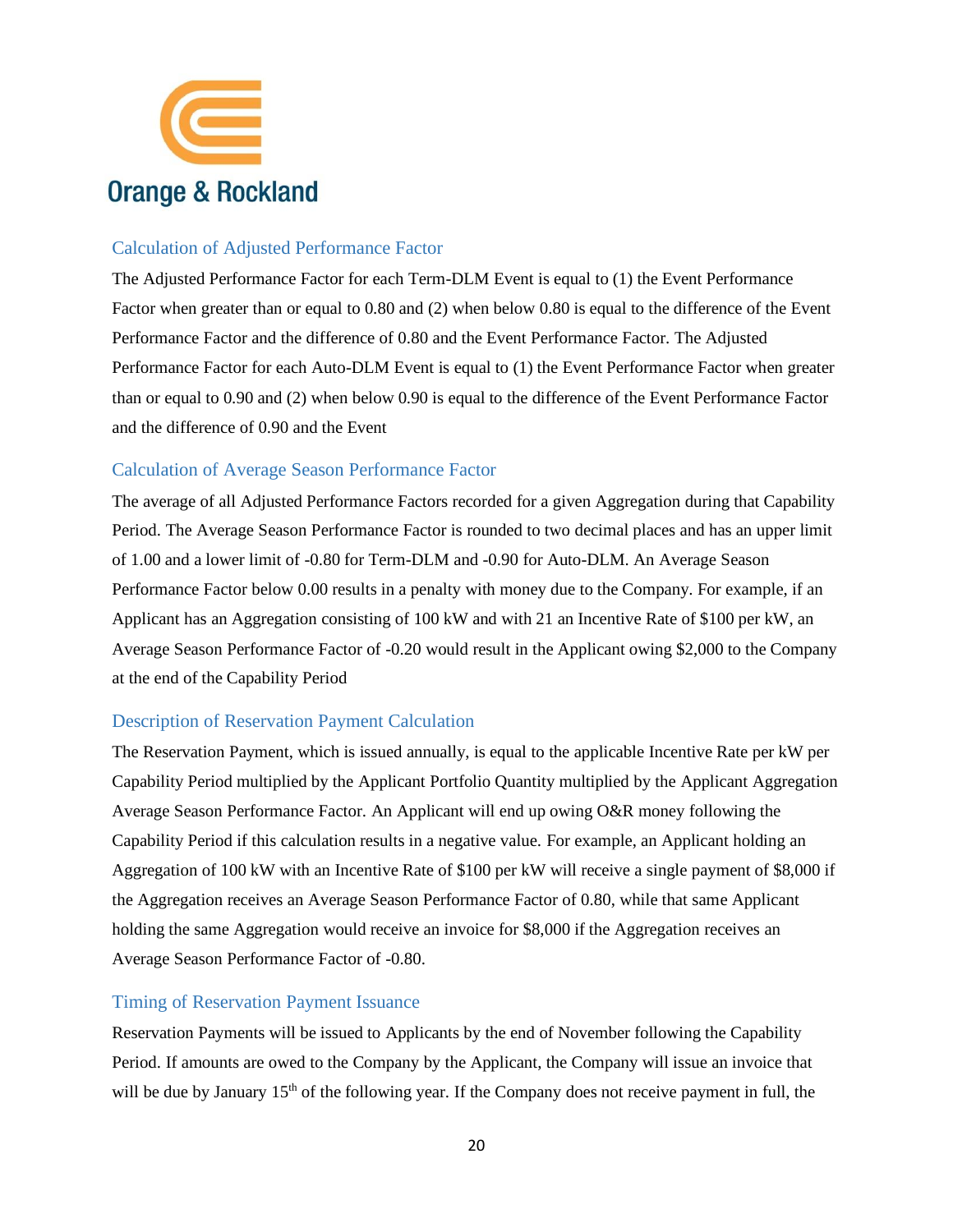

Applicant may be barred from current and future participation in other Company programs. If payment is not received for the preceding Capability Period, the Company may vacate any award received by that Applicant for future Capability Periods and charge the Applicant the Early Exit Fee in addition to money already owed which must be paid within 30 days of receiving an invoice. If the Applicant participates in the Company's CSRP or DLRP Program under the Company's Tariff, the Applicant agrees that payments from those programs can be collected by The Company to satisfy outstanding debts to the Company incurred through Term- or Auto-DLM participation.

#### <span id="page-20-0"></span>Performance Payments

The Company will provide a Performance Payment for participation in events at the rate of \$1/kWh. The Performance Payment is equal to the applicable \$1/kWh multiplied by the average hourly kWh of Load Relief provided by the Applicant Aggregation during the event multiplied by the number of event hours.

Performance Payments for Test Events are equal to \$1/kWh multiplied by the average hourly kWh of Load Relief provided by the Applicant during the Test Event up to the contracted Portfolio Quantity multiplied by the number of event hours.

Applicants will not receive Performance Payments for Load Relief provided by Customers who participate in DLRP if those Customers are called during the same hours for Term-DLM and DLRP events

All Performance Payments for a Capability Period will be issued at the same time as an Applicant's Reservation Payments.

## <span id="page-20-1"></span>Metering Requirements

Participating in Term- or Auto-DLM requires that the entire service for each Customer account be measured by Interval Metering with telecommunications capability. If an Aggregator participates in Rider P, all customers of the Aggregator must meet the metering and telecommunications requirements specified hereunder to be enrolled.

If, at the time of enrollment, the Company does not bill the Customer account using Interval Metering, the Customer shall arrange for the furnishing and installation of Interval Metering with telecommunications capability to be used for billing and arrange for telecommunications service, at the Participant's expense,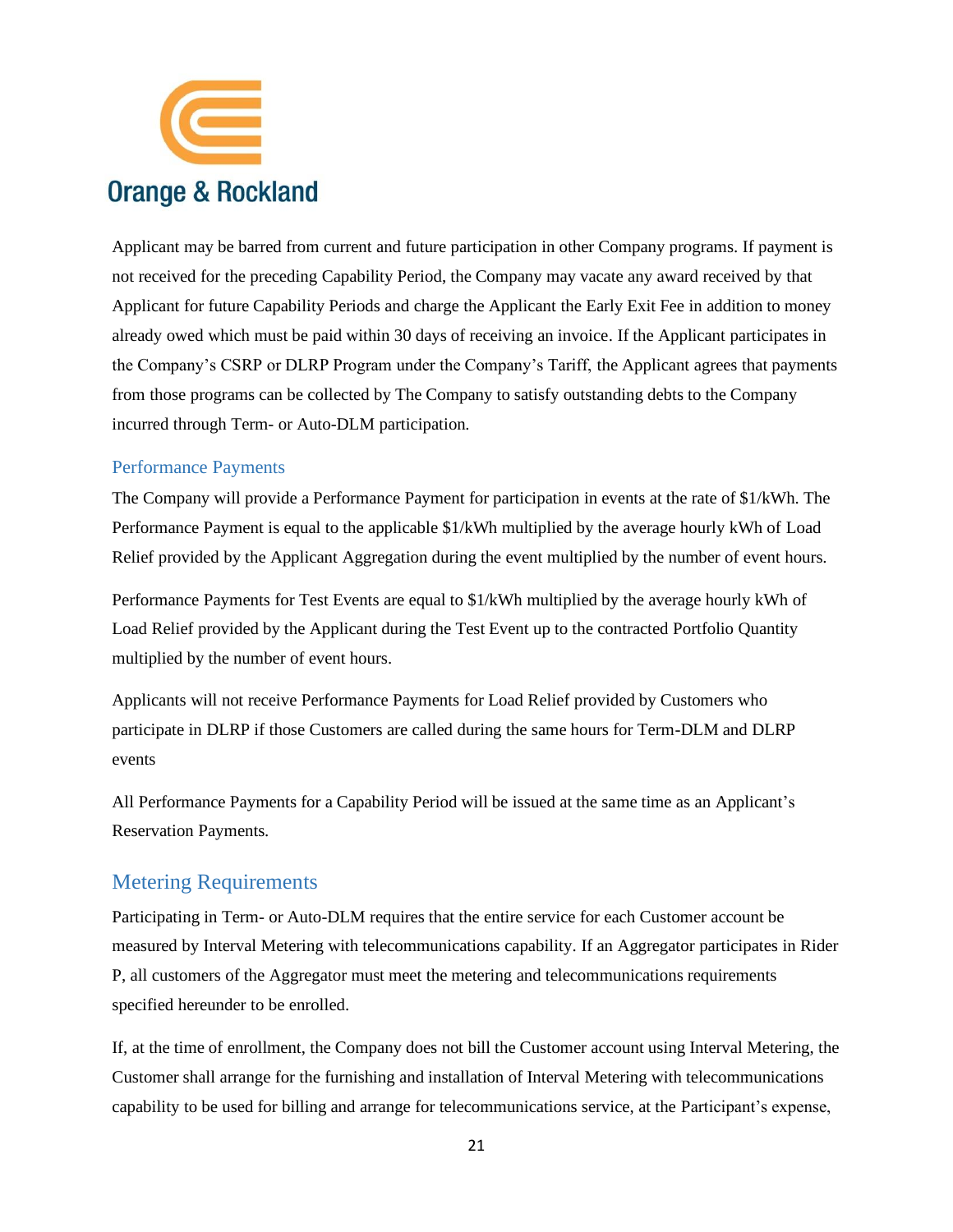

net of any discount or rebate received by the participant. The Company will issue an invoice within three business days of its receipt of a completed request for a meter that communicates by landline. If metering that communicates wirelessly is requested and the wireless service meets the Company's security requirements, the Company will charge \$200.00 to visit the premises to determine whether or not wireless communication is viable. Within 14 business days of receiving payment, the Company will visit the premises to determine wireless viability and, within three business days of the visit, issue an invoice that contains the cost of an upgrade to a meter that communicates wirelessly or, if wireless communications are not viable, a meter that requires use of a landline. The Company will not be required to meet the 14 business-day timeframe if there are reasons outside of the Company's control, such as a major storm or denial of access to the meter. The process and rules pertaining to meter upgrades are described in the Meter Upgrade Manual posted on the Company's website.

If, at the time of enrollment the Company does not bill the Customer account monthly using Interval Metering, the telecommunications must be in place by the time the Company calculates Reservation and Performance Payments. If communications are not established by the time Reservation Payments are calculated, then the Customer account will be assigned Event Performance Factors of 0.00 for all Events during the Capability Period where data was unavailable to calculate Event Performance Factors. If insufficient data are available after communications are established for calculating performance as a result of previously unavailable communications, then Event Performance Factors of 0.00 will be assigned for all Events during the Capability Period where data was unavailable to calculate Event Performance Factors.

For customers seeking an Interval Meter who do not already have an AMI Meter or a communicating hourly pricing meter, requests for the Company to install a new meter must be made at least 21 business days before April 1 to ensure the Interval Meter is installed prior to the Enrollment Deadline. If so, the Company will install Interval Metering within 21 business days of the later of the Company's receipt of an Applicant's payment for an upgrade to Interval Metering, so long as the Customer seeking an Interval Meter already has an account number and is interconnected, and: (i) evidence that a request has been made to the telephone carrier (e.g., receipt of a job number) to secure a dedicated phone line for a meter with landline telecommunications capability or (ii) the active Internet Protocol ("IP") address that the wireless carrier has assigned to the modem's ESN for a meter with wireless capability. If the Company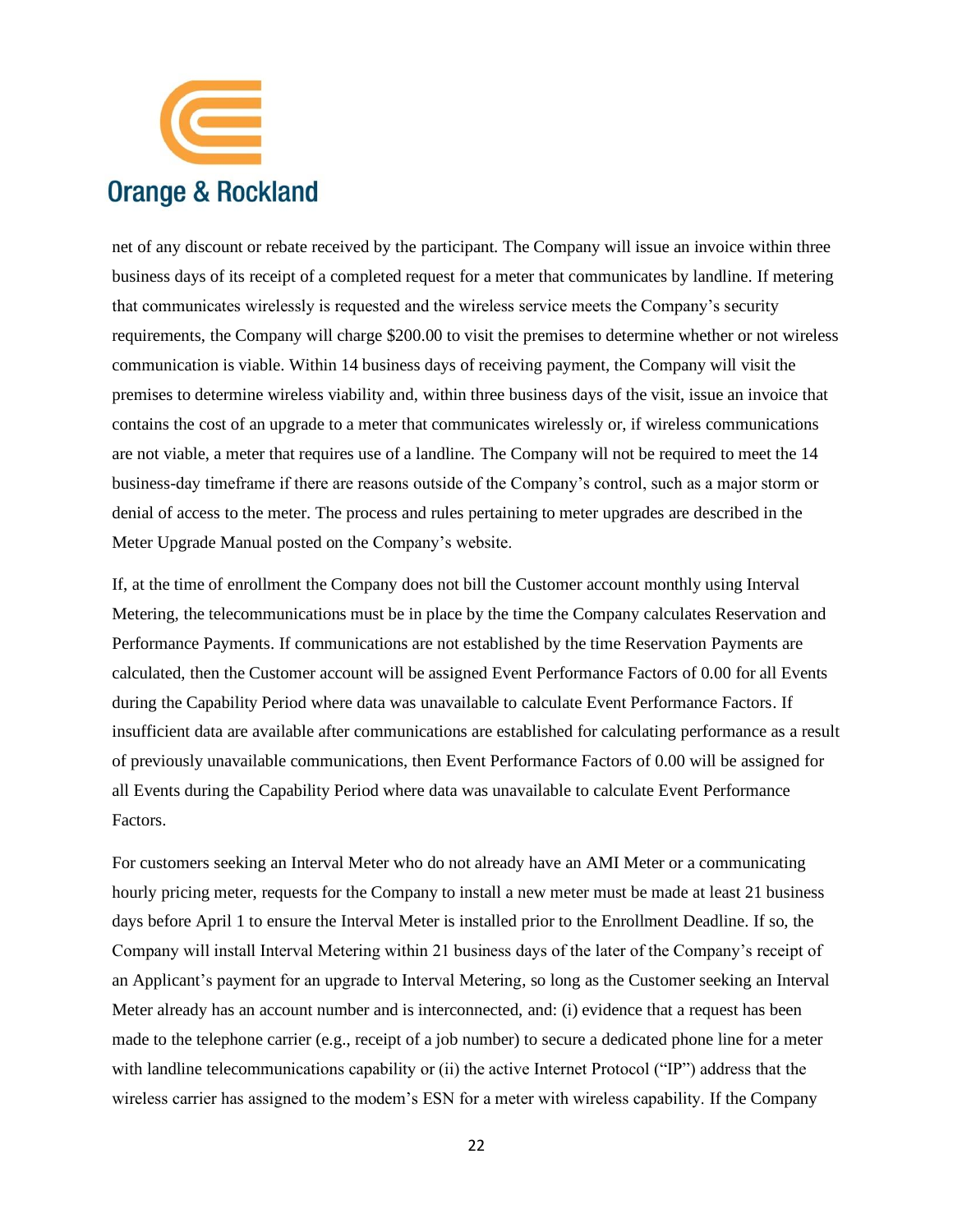

misses the installation time frame before the start of the Capability Period, it will assign Event Performance Factors of 1.00 to the Applicant for all Term- or Auto-DLM Events that occurred prior to Interval Meter installation, unless the meter delay was caused by a reason outside the Company's control, such as the telephone company's failure to install a landline or, if, at the Company's request, the Commission grants the Company an exception due to a condition such as a major outage or storm.

The Company will visit the premises at the request of the Customer to investigate a disruption of normal communications between the phone line or wireless communications and the meter, or operation of external pulses from the meter to the Customer's energy management equipment. The Company will charge for its visit based upon the cost to the Company as defined in the Company's tariff. If the Company cannot collect data needed to calculate Event Performance Factors from AMI Meters and the Customer has allowed the Company access to its premises to make repairs upon request, it will assign Event Performance Factors of 1.00 to the Applicant for all Term- or Auto-DLM Events for which Event Performance Factors could not be calculated. If the Company has attempted to make repairs but the Customer has denied access to its premises, the Company will assign Event Performance Factors of 0.00 to the Applicant for all Term- or Auto-DLM Events for which Event Performance Factors could not be calculated.

## <span id="page-22-0"></span>Transferring Aggregations

An Applicant may elect to transfer part or all of its Portfolio Quantity for an Aggregation prior to the enrollment deadline of a Capability Period to another Applicant who is an approved Aggregator. All transfers must be completed before the Enrollment Deadline to take effect for the forthcoming Capability Period. Otherwise the transfer shall take effect after the end of that year's Capability Period. The recipient of an Aggregation takes on the full contractual responsibilities of the previous Applicant associated with the Aggregation upon submitting a transfer request. If an Applicant elects to transfer part or all of its Portfolio Quantity to another Applicant who is an Approved Aggregator, the existing Program Agreements must be updated, or a new Program Agreement must be created to reflect these transfers. The amended or new Program Agreement must be signed by the Applicant receiving the transfer. If the recipient of the Aggregation has an existing Aggregation for that Vintage Year, then the transferred Aggregation will be added to the existing Aggregation.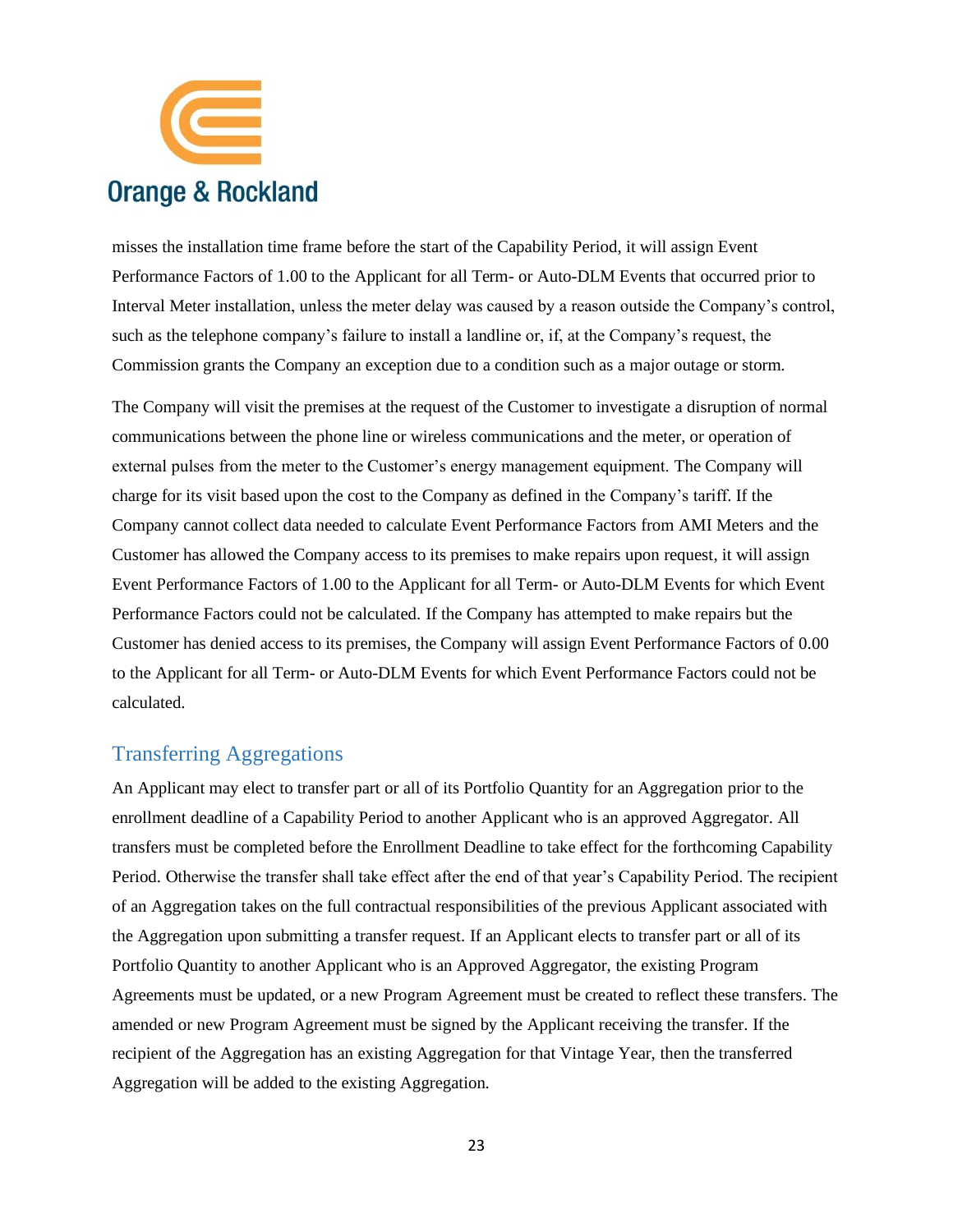

#### <span id="page-23-0"></span>**Definitions**

**Auto-DLM Program:** Applicant will commit via a 3-5 year contract to provide a quantity of Load Relief for a contingency program activated to prevent or mitigate critical situations on the utility's electric grid or for peak shaving purposes using the same activation criteria as for Term-DLM. A contingency may be designated under Auto-DLM on specific circuits, feeders, or if a voltage reduction of five percent or greater has been ordered.

**Adjusted Performance Factor:** An Adjusted Performance Factor is calculated for each event using the Event Performance Factor and reducing the value based on a formula described in the Calculation of Adjusted Performance Factor section of this RFP.

**Advisory:** Refers to the Company's notice that the Company's day-ahead forecasted load level is at least 92 percent of the forecasted summer system peak. The Company may also send Advisory notices when the day-ahead forecasted load level is at least 88 percent of forecasted summer system peak for selected geographic locations.

**Aggregation:** All Customers represented by an Applicant within either Auto- or Term-DLM.

**Aggregator:** Refers to a party other than the Company that represents and aggregates the load of Customers who collectively have a Load Relief potential of 50 kW or greater under Term- or Auto-DLM for a particular Vintage Year and that is responsible for the actions of the Customers it represents, including performance and, as applicable, repayments to the Company.

**AMI Meter**: An Advanced Metering Infrastructure equipped meter.

**Applicant**: For the purpose of this RFP, an individual and/or entity, replying to this RFP, including O&R customers and/or Aggregators acting on a customer's behalf. Applicants may include new and/or existing Customers or Aggregators.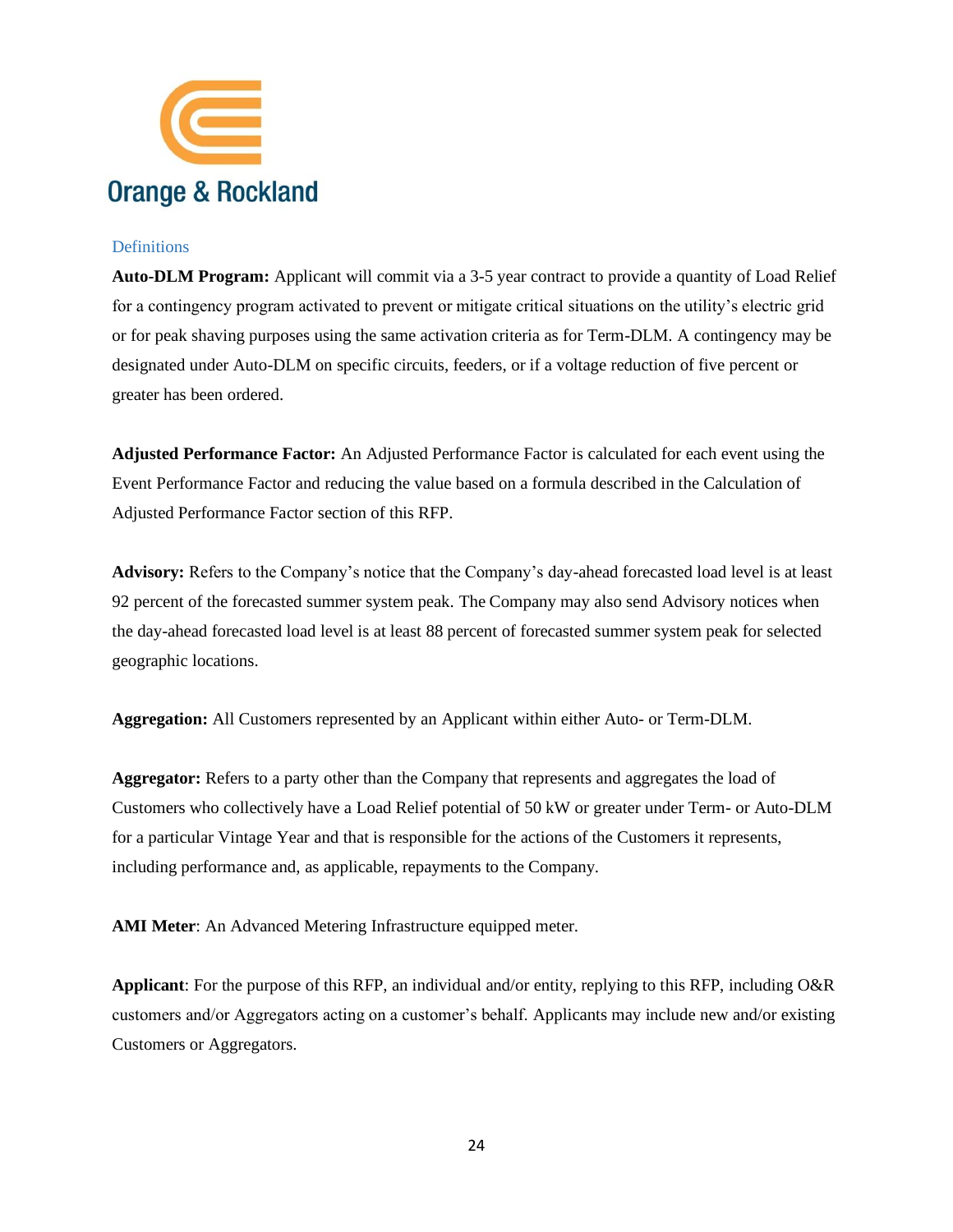

**Average Season Performance Factor:** The average value of all Adjusted Performance Factors calculated for an Aggregation during a Capability Period.

**Baseline Verification Methodology:** Performance will be evaluated by measuring how much Load Relief an Aggregation provides compared to how much was committed. The Baseline Verification Methodology will be used by the Company to verify the actual Load Relief provided (measured in kW and kWh) during each hour of each designated Load Relief Period and Test Event. Actual load levels are compared to the CBLs to verify whether the Applicant provided the kW of contracted Load Relief; provided, however, that the Company may estimate data in accordance with its operating procedure if data is not available for some or all intervals required.

A singl[e CBL Verification Methodology](https://www.oru.com/-/media/files/oru/documents/saveenergyandmoney/choose-smart-usage-rewards/customerbaselineloadprocedure.pdf?la=en) will be used for each Customer account to assess both energy (kWh) and demand (kW) Load Relief. Customers using generators to provide Load Relief cannot be enrolled under a CBL Verification Methodology that includes a weather adjustment.

An Applicant may change the CBL Verification Methodology or kW of pledged Load Relief for the upcoming Capability Period during each enrollment period by the enrollment deadline.

**Benefit Cost Analysis (BCA):** A defined process for comparing the benefits and costs associated with the program to determine whether the benefits associated with an Aggregation sufficiently outweighs the costs associated with an Aggregation to justify the awarding of Cleared Quantity to an Aggregation.

**Call Window (AKA Contracted Hours):** Refers to the four-hour period within a weekday, Monday through Friday during the Capability Period, excluding federal holidays, during which the Applicant contracts to provide Load Relief whenever the Company designates a Term-DLM Event. The Contracted Hours are established by the Company based on needs and will be posted on the Company's website no later than January 1 for the upcoming Capability Period. The Contracted Hours for any SC 15 Customer who exports power to the Company shall be the Contracted Hours established by the Company unless the Company assigns an alternate four-hour period. If the Company assigns an alternate four-hour period, it will notify the Applicant within ten calendar days of enrollment.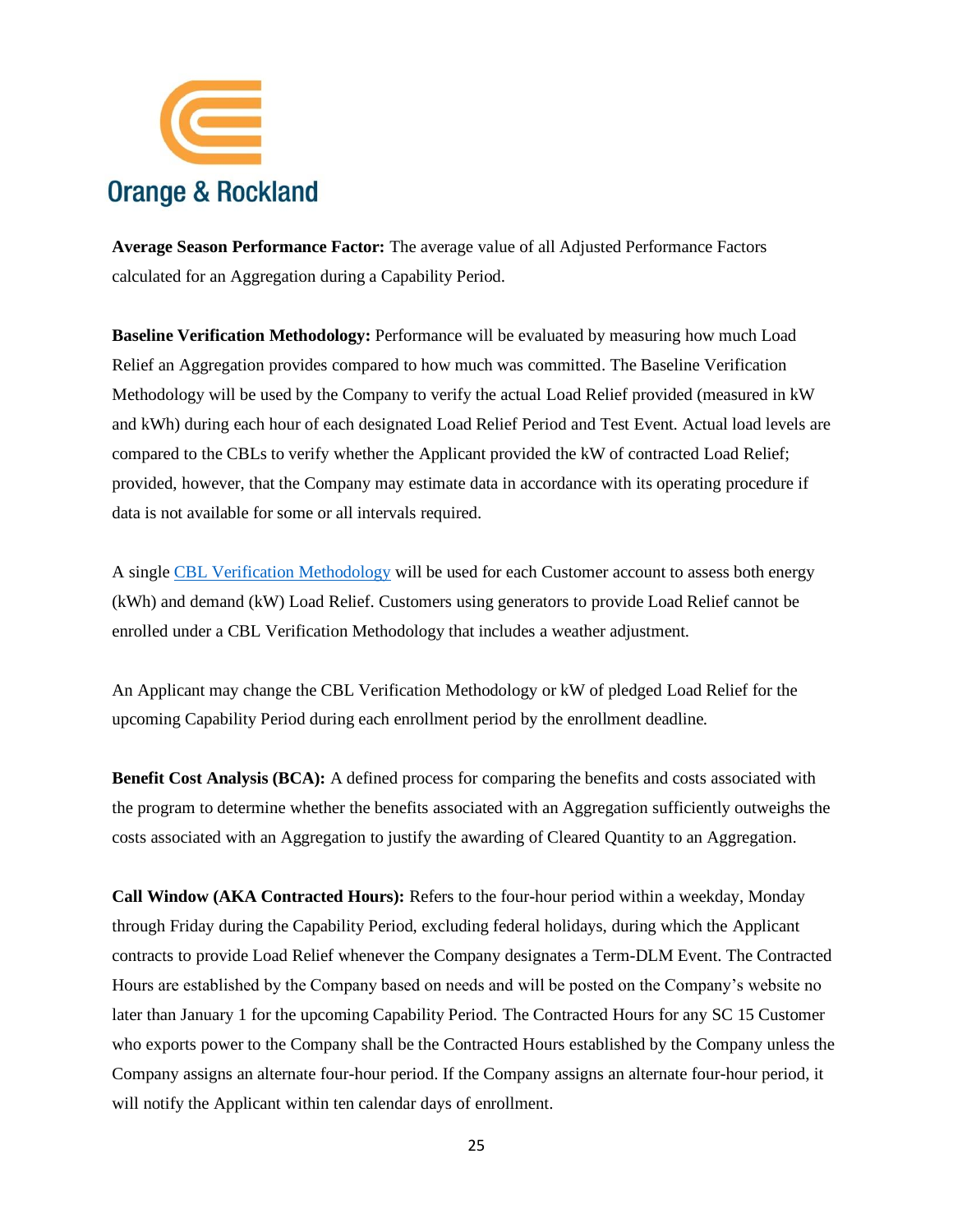

**Capability Period:** May 1 through September 30.

**Cleared Quantity**: The amount of Load Relief, measured in kW, awarded to an Aggregation through the RFP.

**Curtailment:** The provision of Load Relief without use of Electric Generating Equipment or Battery Energy Storage.

**Customer:** Means an individual O&R electricity account holder. All performance is calculated at an account level rather than at the meter level.

**Customer Baseline Load (CBL):** The Customer Baseline Load as calculated under the Company's Customer Baseline Load methodology using the baseline options listed in the methodology. The Customer Baseline Load methodology is described in the Company's baseline operating procedure, which is published on th[e Company's Website.](https://www.oru.com/-/media/files/oru/documents/saveenergyandmoney/choose-smart-usage-rewards/customerbaselineloadprocedure.pdf?la=en)

**Deficient Quantity**: Means the portion of the Cleared Quantity, measured in kW, that a demand response provider requests, on or prior to November 1 of the calendar year prior to a Capability Period to be relieved of its commitment for contract Load Relief and for which an Early Exit Fee shall be paid.

**DR Portal:** A Customer management platform that Applicants can use to enroll Customers electronically in the Term- and Auto-DLM Programs. The portal is accessible only to Applicants who have completed the Company's Aggregator enrollment process.

**Dynamic Load Management (DLM)**: Public Service Commission ordered programs run by utilities with the aim of addressing distribution level grid conditions during times of acute need. These include the Company's programs under Rider D, Rider E, Rider F, and Rider P in the Company's tariff.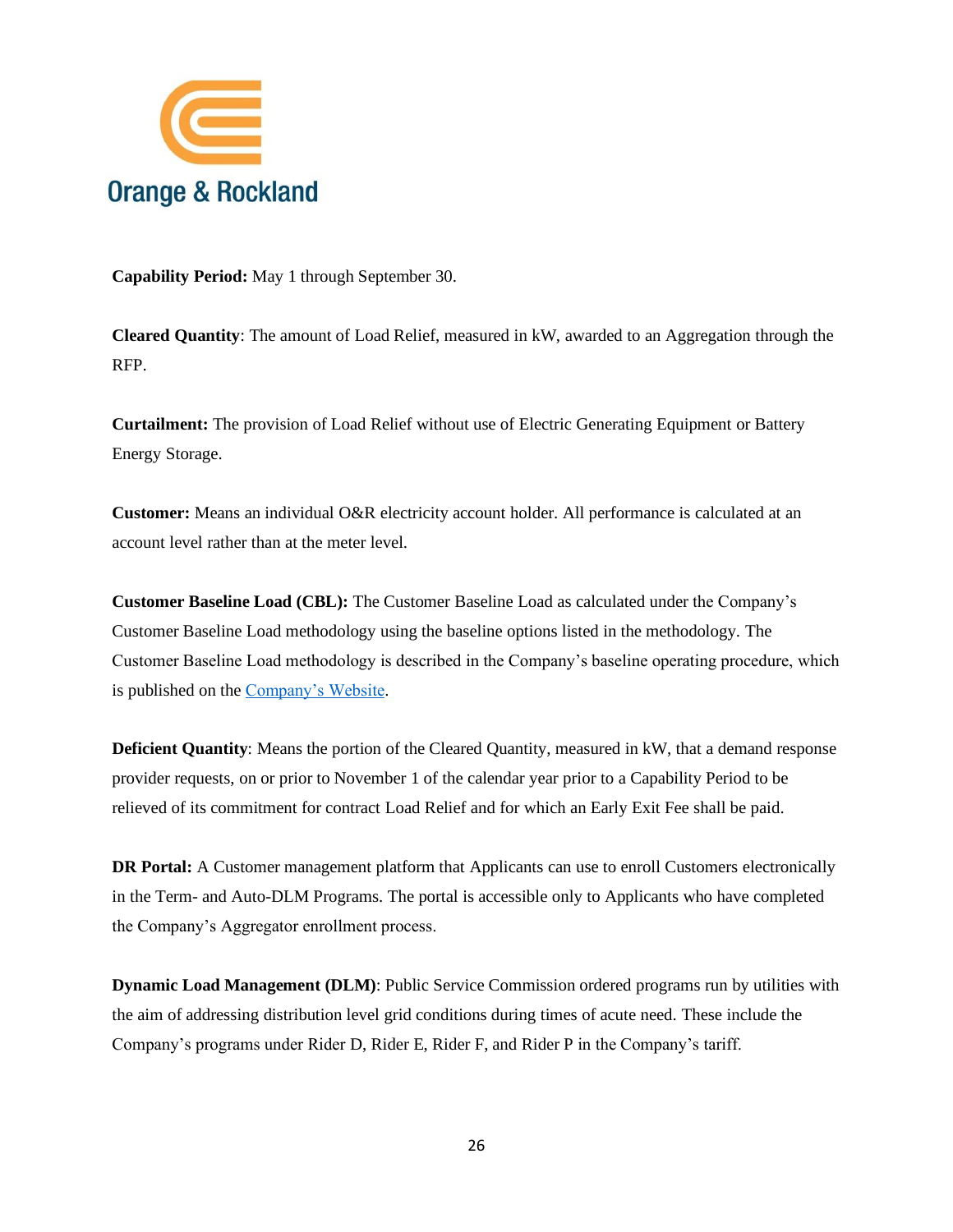

**Early Exit Fee:** A fee paid to the Company prior to the beginning of a Capability Period to reduce the amount of Portfolio Quantity associated with an Aggregation. The Early Exit Fee is equivalent to the product of the Deficient Quantity, multiplied by the Incentive Rate, multiplied by ten percent (10%), multiplied by the remaining years of the contract.

**Electric Generating Equipment:** Refers to: (a) electric generating equipment at the premises of a Customer served under Standby Service, Rider N or SC 15 and used to provide Load Relief under O&R's tariff; or (b) emergency electric generating equipment that is interconnected and operated in compliance with General Information Section No. 8.4 and used to provide Load Relief under O&R's tariff.

**Event:** A period where Load Relief was requested under Term- or Auto-DLM.

**Event Performance Factor:** The ratio between the Load Relief provided by an Aggregation during a Term- or Auto-DLM Event and the Aggregation's Portfolio Quantity.

**Incentive Rate:** The \$ per kW per Capability Period bid made by an Applicant associated with each Aggregation.

**Interval Meter:** Means a meter with communications capability that records electric usage in increments of 15 minutes or less and includes meters installed under the Company's AMI program.

**Load Relief:** Refers to power (kW) and energy (kWh): (a) ordinarily supplied by the Company that is displaced by use of Electric Generating Equipment and/or reduced by the Applicant at the Customer's premises; or (b) produced by use of Electric Generating Equipment by an SC 15 Customer or a Rider N Customer taking service under the Value Stack Tariff at the time of enrollment in O&R's Rider P, and delivered by that Customer to the Company's distribution system during a Load Relief Period. The amount of Load Relief delivered during an Event is determined by the Company's Baseline Verification Methodology.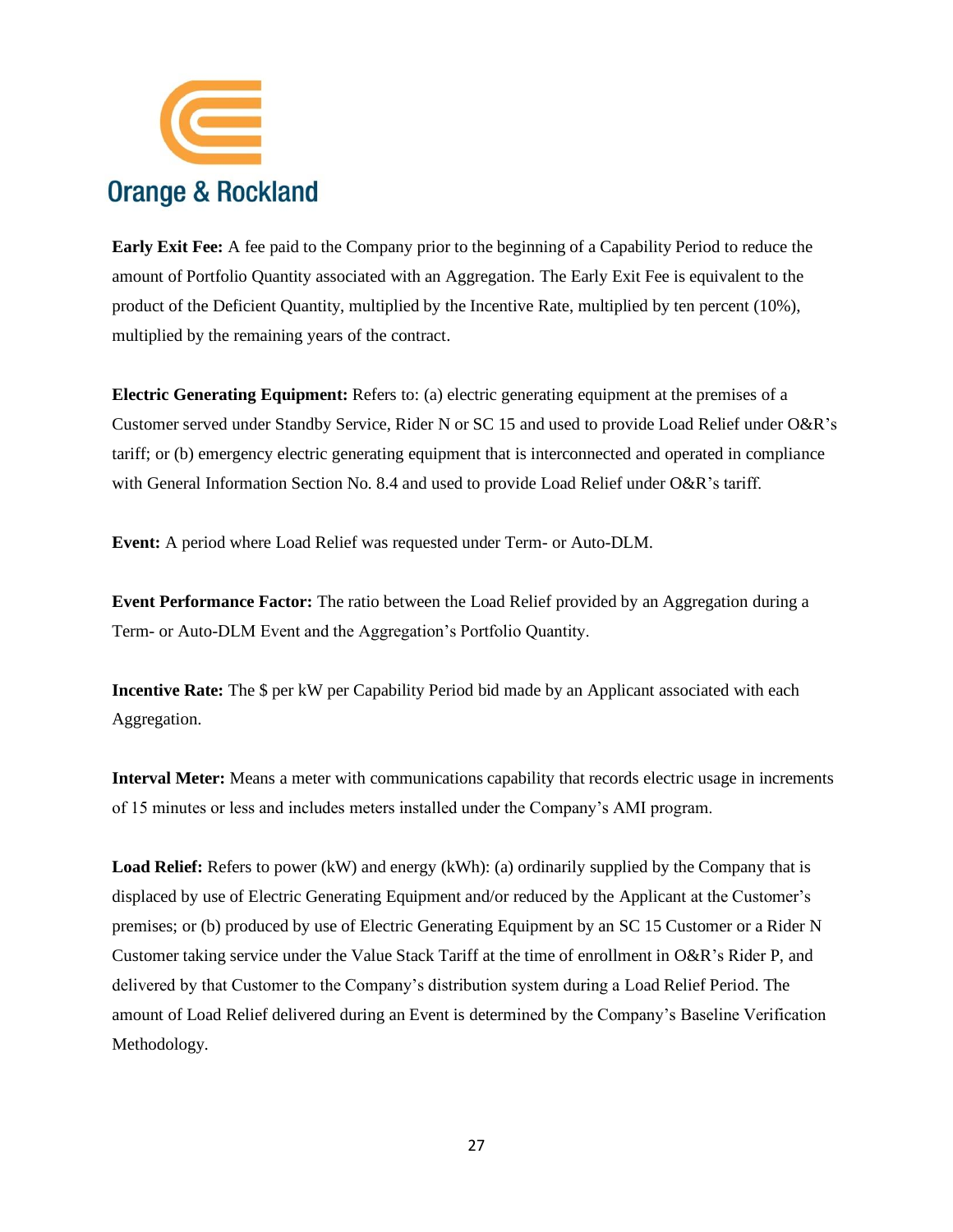

**Load Relief Period:** Refers to the hours for which the Company requests Load Relief during: (a) Term-DLM Event; or (b) an Auto-DLM Event. The Company will not request Load Relief under Auto-DLM between the hours of 12:00 AM and 6:00 AM.

**Pay-as-Bid:** A form of Procurement in which the  $\frac{R}{W}$  Incentive Rate associated with each Aggregation is determined by the bid provided by the Applicant.

**Performance Payment**: Payments made to Applicants based on the kWh of Load Relief an Aggregation provides during a Term- or Auto-DLM Event.

**Portfolio Quantity:** For each Aggregation of an Applicant, the initial Cleared Quantity less any Deficient Quantities associated with the payment of Early Exit Fees for each Aggregation.

**Procurement:** Process by which the Company evaluates different proposed Aggregations using the same framework to determine which should be approved and included in Program Agreements offered to successful Applicants.

**Program Agreement:** Refers to the specific terms and conditions that apply to Applicants based on signed agreements associated with their Vintage Year. These agreements will include a list of all Aggregations for which an Applicant has been awarded a Cleared Quantity.

**Renewable Generation:** Means behind-the-meter electric generating equipment that is not fossil-fueled and has no emissions associated with it. Electric Energy Storage systems do not emit pollutants at their source and are therefore included under this definition.

**Request for Clarification:** A pending request filed with the New York State Public Service Commission to clarify whether the Company can assign negative values for Event Performance Factors.

**Reservation Payment:** Payments made to Applicants at the conclusion of each Capability Period based on an Aggregation's Portfolio Quantity, its Incentive Rate, and its Average Season Performance Factor.